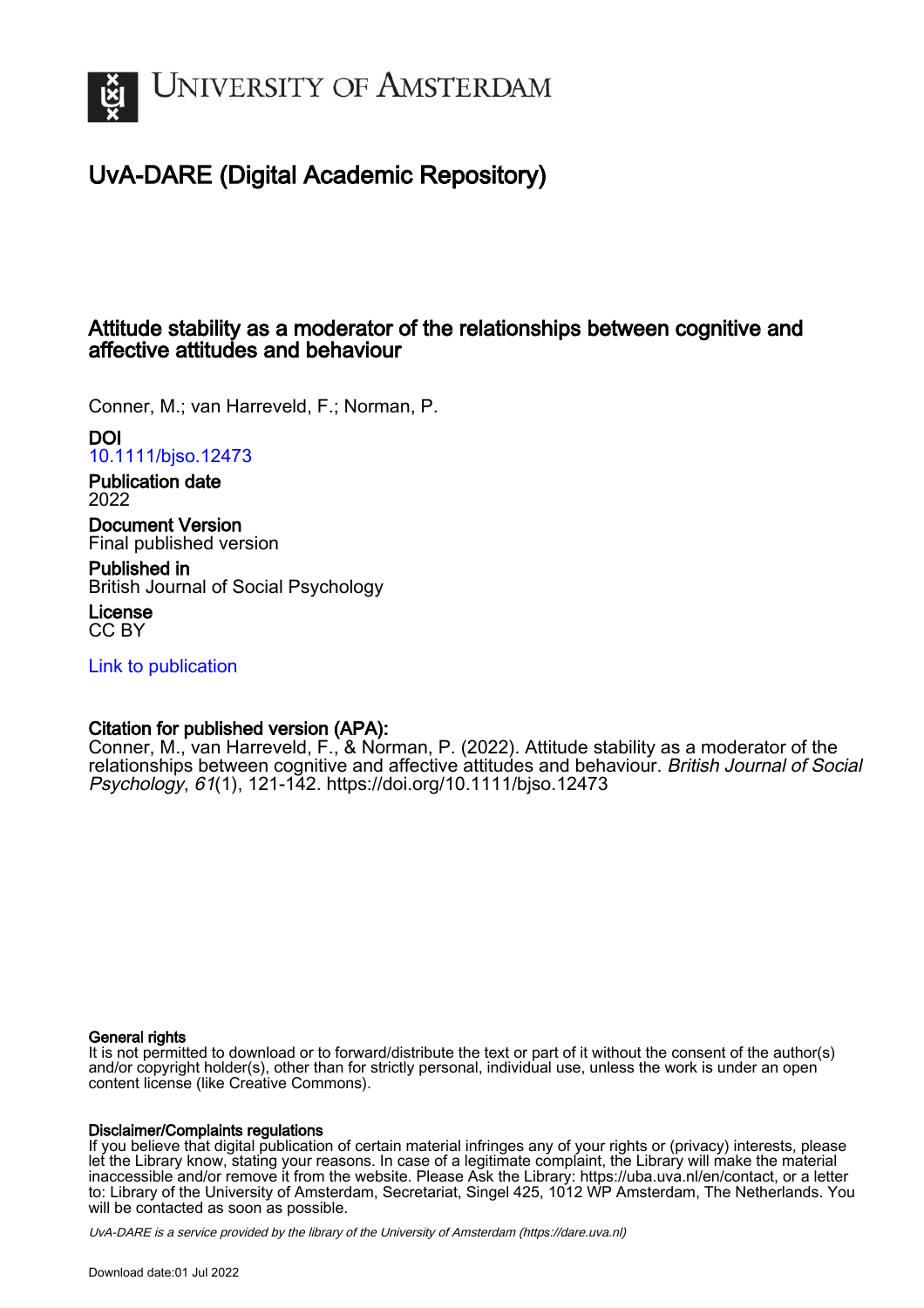

British Journal of Social Psychology (2022), 61, 121–142 psychological society © 2021 The Authors. British Journal of Social Psychology published by John Wiley & Sons Ltd promoting excellence in psychology on behalf of British Psychological Society

www.wileyonlinelibrary.com

# Attitude stability as a moderator of the relationships between cognitive and affective attitudes and behaviour

Mark Conner1 \* , Frenk van Harreveld<sup>2</sup> and Paul Norman<sup>3</sup>

<sup>1</sup>University of Leeds, UK

 $^2$ University of Amsterdam, The Netherlands

<sup>3</sup>University of Sheffield, UK

Temporal stability is assumed to be an important basis for attitudes being strong predictors of behaviour, but this notion has been little tested. The current research reports tests of temporal stability in moderating the attitude–behaviour relationship, specifically in relation to cognitive attitude (i.e., evaluation implied by cognitions about an attitude object) and affective attitude (i.e., evaluation implied by feelings about the attitude object). In three prospective studies (Study 1: physical activity,  $N = 909$ ; Study 2: multiple health behaviours,  $N = 281$ ; Study 3: smoking initiation,  $N = 3,371$ ), temporal stability is shown to moderate the cognitive and affective attitudes to subsequent behaviour relationship in two-, three-, and four-wave designs utilizing between- (Studies 1 and 3) and within-participants (Study 2) analyses and controlling for past behaviour. Effects were more consistent for affective attitudes (when affective and cognitive attitudes were considered simultaneously and past behaviour controlled). Moderation effects were attenuated, but remained significant, in three- and four-wave compared with two-wave designs. The findings underline the role of temporal stability as an indicator of strength and confirm the relative importance of affective over cognitive (components of) attitudes for predicting behaviour.

The stability of attitudes and their power to predict behaviour are two key-related aspects of attitude strength (Krosnick & Petty, 1995). Strong compared with weak attitudes are assumed to be better predictors of behaviour (Converse, 1995, p. xi; Krosnick & Petty, 1995, p. 3) and more likely to be temporally stable whether challenged or not (resistance vs. persistence; Krosnick & Petty, 1995). The temporal stability of an attitude is one important mechanism through which a strong attitude better predicts behaviour (sometimes labelled the prediction explanation; Fabrigar, MacDonald, & Wegener, 2005). As Schwartz (1978) highlighted, attitudes are unlikely to predict subsequent behaviour if they do not persist over the intervening time interval. Nevertheless, there have been comparatively few tests of the extent to which the temporal stability (persistence) of an attitude moderates the attitude–behaviour relationship. The current research provides three further tests of this moderating effect and the impact of assessing

This is an open access article under the terms of the [Creative Commons Attribution](http://creativecommons.org/licenses/by/4.0/) License, which permits use, distribution and reproduction in any medium, provided the original work is properly cited.

<sup>\*</sup>Correspondence should be addressed to Mark Conner, School of Psychology, University of Leeds, Leeds LS2 9JT, UK (email: [m.t.conner@leeds.ac.uk](mailto:)).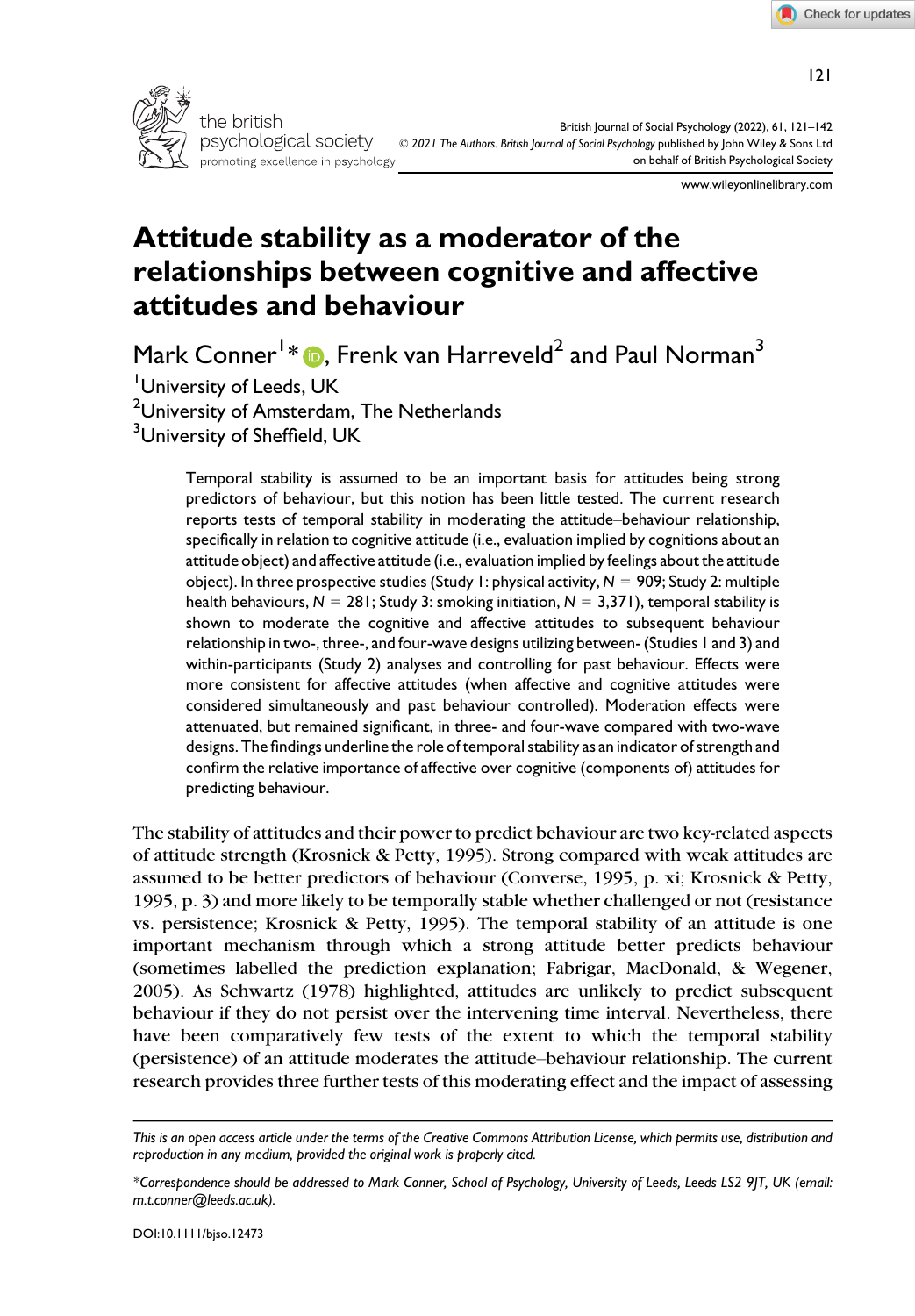temporal stability over different time periods (i.e., durations). In addition, the present research considers the distinction between cognitive and affective components of attitudes (subsequently referred to as cognitive and affective attitudes) in assessing these effects and whether controlling for past behaviour attenuates these effects.

Although temporal stability (intentions) has received a fair degree of attention as a moderator of the intention–behaviour relationship (Conner, Norman, & Bell, 2002; Sheeran & Abraham, 2003), there are relatively few tests of temporal stability (attitude) as a moderator of the attitude–behaviour relationship. Although individual differences in attitude stability have received some recent attention (Xu et al., 2020), there has been little focus on attitude stability as an attitude–behaviour moderator. Two early studies report temporal stability as a significant overall attitude–behaviour moderator in relation to oral contraception use (Davidson & Jaccard, 1979) and volunteering (Schwartz, 1978). In a meta-analysis, Cooke and Sheeran (2004) reported a significant effect of temporal stability on the attitude–behaviour relationship across three studies (one unpublished plus the two above) with an average effect size that was of medium-large magnitude.

According to the prediction explanation, more stable attitudes should better predict behaviour provided that the attitude remains the same from the point at which it is measured to the point in time at which the opportunity to act occurs (Schwartz, 1978). This explanation might be tested with a simple two-wave study design, with attitude measured at T1 and behaviour measured at T2 and temporal stability of attitude assessed between T1 and T2. However, such a design has three important methodological weaknesses. First, one of the measures used to assess stability is based on the measure of attitude used to predict behaviour (i.e., attitude $_{T1}$  and stability $_{T1-T2}$  measures both include attitude $_{T_1}$  and are so not independent). Second, one of the measures used to assess stability is assessed at the same time point as the measure of behaviour that is being predicted (i.e., stability  $_{T1-T2}$  and behaviour  $_{T2}$  include measures taken at T2), and this might lead to consistency biases, particularly if both are self-report measures. Third, the measure of attitude stability (i.e., stability $_{T1-T2}$ ) covers the time period after the measurement of the predictor (i.e., attitude $_{T1}$ ). This is also potentially problematic. This is because in predictive terms the key question is whether attitudes that have been identified as stable or not are then predictive of subsequent behaviour. A three-wave study with attitude measured at T1 and T2 and behaviour assessed at T3 (i.e., the design used by Schwartz, 1978 and Davidson & Jaccard, 1979) can address the second and third weaknesses, but not the first weakness. A four-wave study with attitude measured at T1, T2, and T3 and behaviour assessed at T4 can address all three weaknesses simultaneously. For example, such a design can assess whether stability measures that do not overlap with the attitude measure in the attitude–behaviour relationship moderate this relationship (e.g., using stability<sub>T1–T2</sub> as a moderator of attitude<sub>T3</sub>–behaviour<sub>T4</sub>). In the present research, we examine each of these designs and provide a first test of a four-wave approach that provides the methodologically most rigorous test of the presumed relation between attitude stability on the one hand and the attitude–behaviour link on the other hand.

Another focus of the current research is on assessing stability moderation effects separately for cognitive and affective attitudes. This distinction between instrumental/ cognitive versus experiential/affective components of attitudes is long established (Abelson, Kinder, Peters, & Fiske, 1982; Trafimow & Sheeran, 1998). The cognitive component of attitude (or cognitive attitude) is considered to be the evaluation implied by cognitions about an attitude object (Chaiken & Baldwin, 1981). Such cognitive attitude can be assessed by 'harmful–beneficial' or 'worthless–valuable' semantic differentials (Crites, Fabrigar, & Petty, 1994). The affective component of attitude (or affective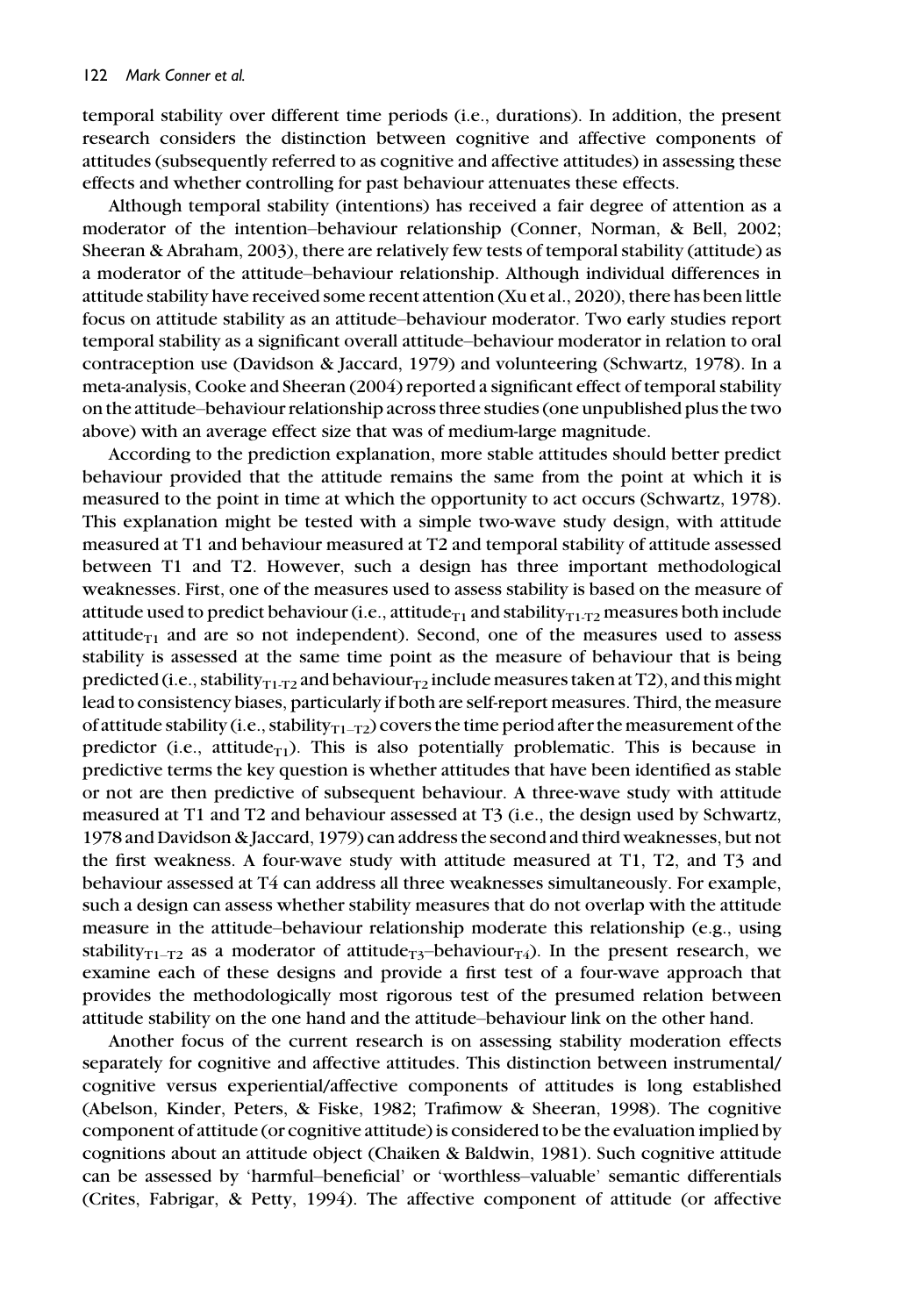attitude) is considered to be the evaluation implied by feelings (or emotions) about an attitude object (Chaiken, Pomerantz, & Giner-Sorolla, 1995). Such affective attitude can be assessed by 'unpleasant–pleasant' or 'unenjoyable–enjoyable' semantic differentials (Crites et al., 1994). The Reasoned Action Approach (RAA; Fishbein & Ajzen, 2010) includes both components of attitude as part of an overall attitude, although many studies include measures of cognitive and affective attitudes as independent predictors of intention and behaviour (Conner, McEachan, Taylor, O'Hara, & Lawton, 2015; McEachan et al., 2016). A meta-analysis of the RAA (McEachan et al., 2016) reported that behaviour was more strongly related to affective  $(r_{+} = .30, k = 47)$  than cognitive  $(r_{+} = .20, k = 47)$ attitude. Interestingly, Conner and Norman (2021) reported more consistent moderation effects for temporal stability on the affective attitude–behaviour relationship compared with the cognitive attitude–behaviour relationship. In the present research, we examine the moderating effects for stability on both the cognitive attitude–behaviour and affective attitude–behaviour relationship in two-, three-, and four-wave designs. These effects are examined both individually and simultaneously.

The analyses reported here also examined the effects of controlling for past behaviour assessed after attitude stability (i.e., past behaviour at T2 in a three-wave design or T3 in a four-wave design) while testing whether attitude stability moderates the attitude– behaviour relationship. This is novel and was done in order to distinguish changes in attitude stability from changes in behaviour (e.g., in showing that stability $_{T_1-T_2}$  is a moderator of attitude<sub>T3</sub>-behaviour<sub>T4</sub> it is important to show that this is not attributable to behaviour having changed over the same time period).

In the present research, we assessed the moderating effects of attitude stability on attitude–behaviour relationships across three studies that had two-wave (Study 1), threewave (Study 2), or four-wave (Study 3) designs. The studies also varied in the behaviours and samples examined, and in the time delay over which attitude stability or the attitude– behaviour relationship was assessed. The aim was to assess the generality of any moderation effects for attitude stability across different designs, behaviours, and populations. In each study, we assessed moderation effects independently and simultaneously for cognitive attitude and affective attitude. We also assessed the effect of controlling for past behaviour on the stability moderation effects.

# STUDY 1: PHYSICAL ACTIVITY

Study 1 focussed on physical activity. The current data on temporal stability have not been previously reported, although a previous paper reported the impact of inconsistency between cognitive and affective attitudes on the overall attitude–behaviour relationship in these data (Conner, Wilding, van Harreveld, & Dalege, 2020, Study 3). Several measures overlap between the two reports of this data, specifically, the measures of behaviour at T1 and T2 plus the measures of cognitive and affective attitudes at T1. In the earlier paper, the measures of cognitive and affective attitude were used to create a measure of inconsistency and ambivalence but were not used to predict behaviour. Several other measures not reported here were also taken (e.g., behavioural intentions; anticipated affect reaction; goal priority). The study was approved by the University of Leeds, UK ethical review committee. Copies of the full questionnaires (T1, T2) are available (see online appendix; data here: [https://osf.io/74f6m/?view\\_only=c3038c0f07f84cda823bd](https://osf.io/74f6m/?view_only=c3038c0f07f84cda823bd26dda37b5fa) [26dda37b5fa](https://osf.io/74f6m/?view_only=c3038c0f07f84cda823bd26dda37b5fa)).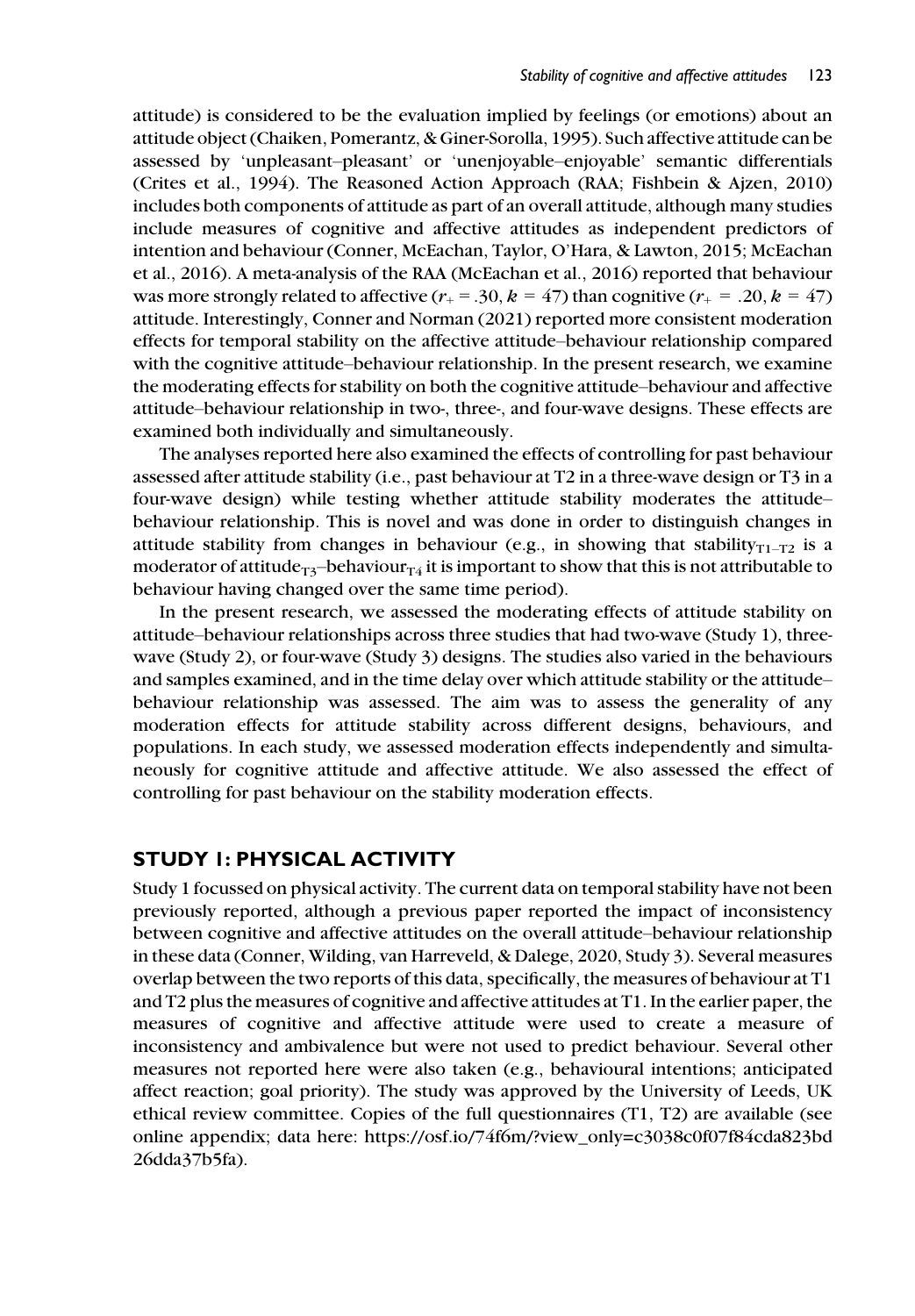# Method

#### Sample

Prolific, an online platform for recruiting participants, was used to identify participants. In total, 1,007 participants completed the first (T1) questionnaire. A total of 909 (90% response rate) also completed a second (T2) questionnaire, four weeks later and were matched across time points. Participants completing questionnaires (T1 and T2) received £4.30 (\$6.03) in recompense for their time. Data were collected in May–June 2018. A total of 361 males and 540 females (8 missing), mean age 34.9 years ( $SD = 10.81$ ), were included in the analyses. The included sample  $(N = 909)$  was not different from the excluded sample ( $N = 98$ ) on cognitive attitude, affective attitude, or past behaviour as assessed at T1 ( $ps > .43$ ).

#### **Measures**

Eight split semantic differential items tapping positive (e.g., 'My engaging in the recommended levels of physical activity each week over the next month would be, not at *all useful-extremely useful'*; scored 1–7; useful, beneficial, healthy, valuable;  $\alpha = .91, .90$ for T1 and T2, respectively) and negative (useless, harmful, unhealthy, worthless; scored  $1-7$ ,  $\alpha$  = .88, .91 for T1 and T2, respectively) cognitive reactions were used to measure cognitive attitude. Positive and negative reactions were averaged and the difference computed (i.e., mean positive evaluation – mean negative evaluation). Therefore, cognitive attitude scores ranged from  $-6$  to  $+6$ . Eight split semantic differential items tapping positive (enjoyable, pleasurable, exciting, agreeable; scored  $1-7$ ,  $\alpha = .91$ , .92 for T1 and T2, respectively) and negative (unenjoyable, unpleasurable, boring, disagreeable; scored  $1-7$ ,  $\alpha$  = .90, .90 for T1 and T2, respectively) affective reactions were used to assess affective attitude. Positive and negative reactions were averaged and a difference computed (i.e., mean positive evaluation – mean negative evaluation). Therefore, affective attitude scores ranged from  $-6$  to  $+6$ . Consistent with most studies on attitude stability (Xu et al., 2020), temporal stability was assessed based on the absolute change in attitude scores for an individual across time points. Here, stability was scored as [12 – absolute difference between attitude<sub>T1</sub> and attitude<sub>T2</sub>] for cognitive attitude and affective attitude separately. Scores could range between 0 and 12 with higher scores indicating greater temporal stability.

Behaviour was assessed in the same way at T1 and T2 using both closed-ended (e.g., 'How frequently did you engage in the recommended levels of physical activity each week over the last month?, *never – always*', scored  $1-7$ ) and open-ended (e.g., 'Over the past month, how many weeks did you engage in the recommended levels of physical activity?,  $weeks'$ ) items. Each item was converted to a z-score and averaged within a time point to form a measure of past behaviour (T1,  $\alpha$  = .80) and subsequent behaviour (T2,  $\alpha$  = .81).

#### Analysis

Descriptive statistics (means and SDs) plus intercorrelations among all constructs were examined first. Our main hypothesis about the moderating effect of temporal stability on the attitude–behaviour relationship for cognitive and affective attitudes was tested using moderated multiple regression. Variables were entered as predictors of subsequent (T2) behaviour in two blocks: (1) attitude, stability, and the interaction between attitude and stability were entered, and (2) past behaviour was entered. The regression analyses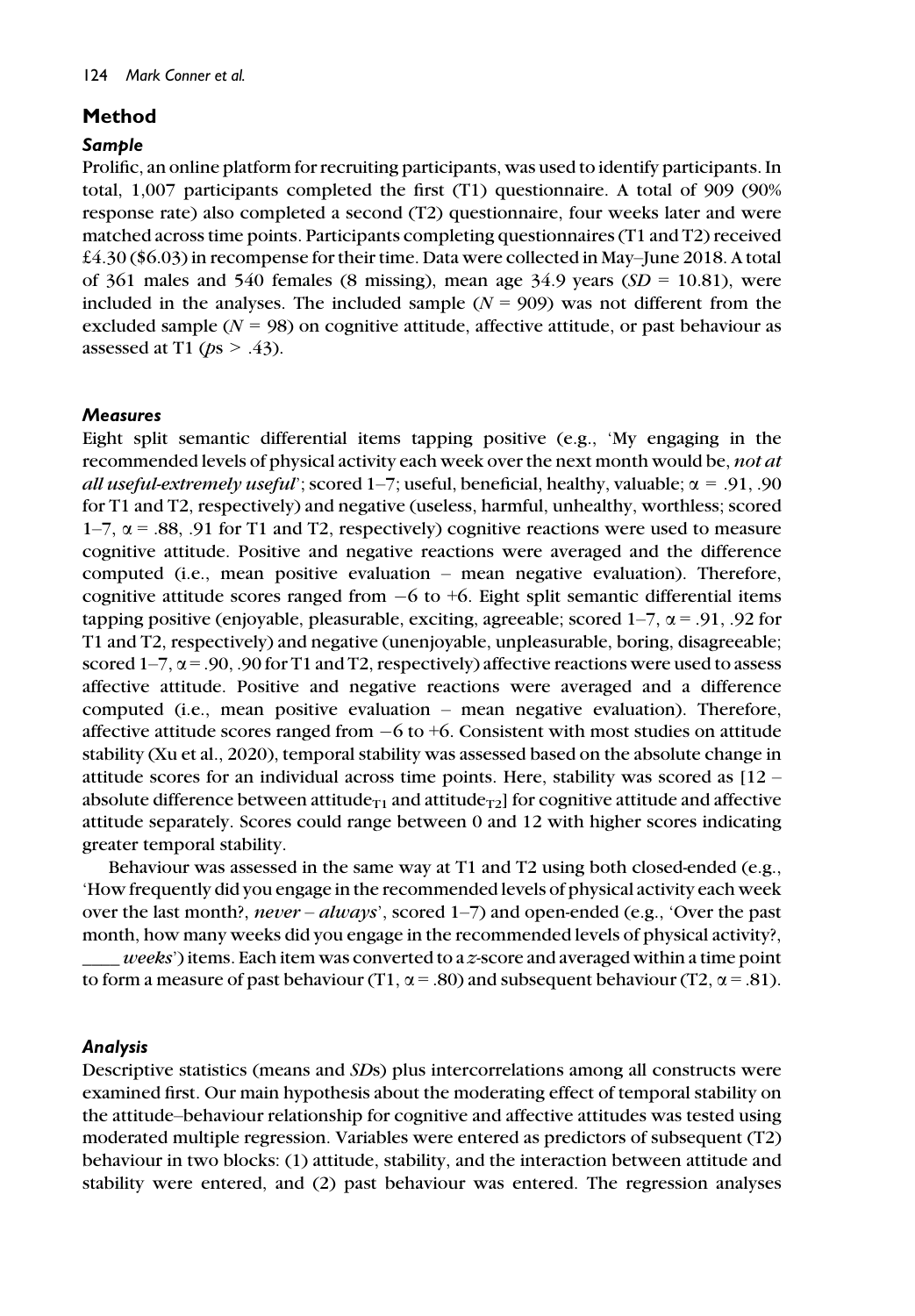examined these effects for cognitive and affective attitudes separately and then in combination. The regressions used mean-centred scores to reduce multicollinearity problems (Aiken & West, 1991). Significant interaction terms were explored using simple slopes analyses (Aiken & West, 1991) by testing unstandardized regression slopes for cognitive or affective attitude (T1) at low (mean  $-1$  SD), mean, and high (mean  $+1$  SD) levels of attitude stability.

# Results

Table 1 reports the means, standard deviations, and correlations between measures. All measures had reasonable variance. Cognitive attitude and affective attitude were slightly positive, and the stability of both cognitive and affective attitudes was high. Affective attitude and past behaviour were the strongest correlates of T2 behaviour, although cognitive attitude and the two stability measures were also significantly correlated with T2 behaviour.

Table 2 reports the moderated regression analyses to predict T2 behaviour. Testing the effects of cognitive attitude (steps A1, A2) and affective attitude (steps B1, B2) individually indicated that each measure of attitude was significantly predictive of T2 behaviour and significantly moderated by stability and that these effects, although attenuated, remained when controlling for past behaviour. Simple slope analyses indicated that as stability became greater, the effect of cognitive attitude ( $B = 0.089$ ,  $SE =$  $0.014, p = .001; B = 0.113, SE = 0.014, p < .001; B = 0.137, SE = 0.018, p < .001$  for low, moderate, and high levels of cognitive attitude stability, respectively) and affective attitude ( $B = 0.089$ ,  $SE = 0.011$ ,  $p < .001$ ;  $B = 0.128$ ,  $SE = 0.008$ ,  $p < .001$ ;  $B = 0.167$ ,  $SE =$ 0.011,  $p < .001$  for low, moderate, and high levels of affective attitude stability, respectively) on behaviour also increased. Testing the effects of cognitive attitude and affective attitude simultaneously (Table 2, steps C1, C2) indicated that only the influence of affective attitude on behaviour was significantly moderated by temporal stability and that this effect remained when controlling for past behaviour.

#### **Discussion**

Study 1 results indicated that temporal stability of cognitive attitude moderated the relationship of cognitive attitude to behaviour (Table 2, step A1), while temporal stability

|                                           | $B_{T2}$ | CA <sub>T1</sub> | $AA_{TI}$  | $CAT1-T2$  | $AA$ <sub>TI<math>-</math>T2</sub> | PB <sub>T1</sub> |
|-------------------------------------------|----------|------------------|------------|------------|------------------------------------|------------------|
| Behaviour at T2 $(BT2)$                   | 1.000    | $0.272***$       | $0.450***$ | $0.148***$ | $0.103**$                          | $0.654***$       |
| Cognitive Attitude T1 $(CAT1)$            |          | 1.000            | $0.517***$ | $0.466***$ | $0.134***$                         | $0.270***$       |
| Affective Attitude T1 $(AAT1)$            |          |                  | 0.0001     | $0.260***$ | $0.232***$                         | $0.543***$       |
| CA Stability T1-T2 (CA <sub>T1-T2</sub> ) |          |                  |            | 1.000      | $0.477***$                         | $0.139***$       |
| AA Stability T1-T2 (AA $_{T1-T2}$ )       |          |                  |            |            | 1.000                              | $0.113**$        |
| Past Behaviour T1 (PB <sub>T1</sub> )     |          |                  |            |            |                                    | 1.000            |
| м                                         | 0.053    | 3.709            | 1.252      | 10.835     | 10.620                             | 0.016            |
| SD                                        | 0.763    | 1.993            | 2.710      | 1.366      | 1.376                              | 0.754            |

**Table 1.** Study 1 means, standard deviations, and intercorrelation of measures ( $N = 909$ )

Note.  $* p < .05; ** p < .01; ** p < .001$ .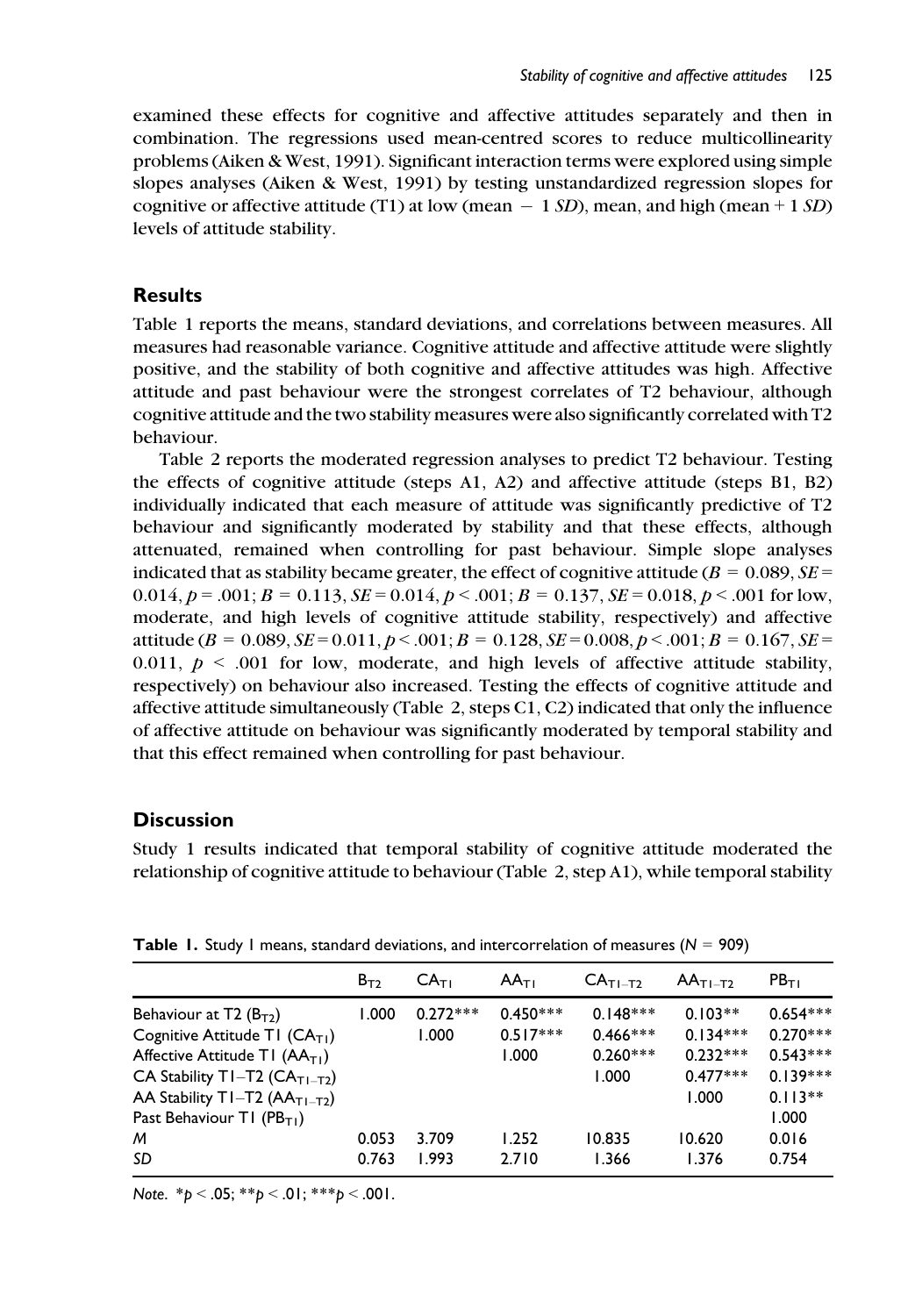**Table 2.** Moderated linear regression of behaviour at T2 onto attitude, stability, attitude  $\times$  stability interaction, and past behaviour in Study 1 ( $N = 909$ )

| Step/predictor                                | B        | SE B  | $\beta$    |
|-----------------------------------------------|----------|-------|------------|
| AI. Cognitive Attitude TI $(CAT1)$            | 0.113    | 0.014 | $0.296***$ |
| CA Stability T1-T2 (CA <sub>T1-T2</sub> )     | 0.042    | 0.022 | 0.076      |
| $CA_{T1} \times CA_{T1-T2}$                   | 0.018    | 0.005 | $0.126***$ |
| A2. Cognitive Attitude T1 (CA <sub>T1</sub> ) | 0.045    | 0.012 | $0.119***$ |
| CA Stability T1-T2 (CA <sub>T1-T2</sub> )     | 0.026    | 0.017 | 0.047      |
| $CA_{T1} \times CA_{T1-T2}$                   | 0.011    | 0.004 | $0.078**$  |
| Past Behaviour T1 (PB <sub>T1</sub> )         | 0.630    | 0.026 | $0.622***$ |
| B1. Affective Attitude T1 $(AAT1)$            | 0.128    | 0.008 | $0.455***$ |
| AA Stability T1-T2 (AA <sub>T1-T2</sub> )     | 0.032    | 0.018 | 0.058      |
| $AA_{T1} \times AA_{T1-T2}$                   | 0.028    | 0.005 | $0.184***$ |
| B2. Affective Attitude T1 $(AAT1)$            | 0.041    | 0.008 | $0.145***$ |
| AA Stability T1-T2 (AA <sub>T1-T2</sub> )     | 0.028    | 0.015 | 0.050      |
| $AA_{T1} \times AA_{T1-T2}$                   | 0.021    | 0.004 | $0.137***$ |
| Past Behaviour T1 ( $PB_{T1}$ )               | 0.574    | 0.030 | $0.567***$ |
| CI. Cognitive Attitude TI (CA <sub>TI</sub> ) | 0.029    | 0.015 | 0.077      |
| Affective Attitude T1 $(AAT1)$                | 0.119    | 0.010 | $0.423***$ |
| CA Stability T1-T2 (CA <sub>T1-T2</sub> )     | $-0.011$ | 0.024 | $-0.020$   |
| AA Stability T1-T2 (AA <sub>T1-T2</sub> )     | 0.038    | 0.021 | 0.068      |
| $CA_{T1} \times CA_{T1-T2}$                   | 0.002    | 0.006 | 0.018      |
| $AA_{T1} \times AA_{T1-T2A}$                  | 0.028    | 0.006 | $0.183***$ |
| C2. Cognitive Attitude T1 (CA <sub>T1</sub> ) | 0.030    | 0.013 | 0.077      |
| Affective Attitude TI (AA <sub>TI</sub> )     | 0.031    | 0.009 | $0.109**$  |
| CA Stability T1-T2 (CA <sub>T1-T2</sub> )     | $-0.012$ | 0.021 | $-0.022$   |
| AA Stability T1-T2 ( $AA$ <sub>T1-T2</sub> )  | 0.034    | 0.018 | 0.061      |
| $CA_{T1} \times CA_{T1-T2}$                   | 0.000    | 0.005 | 0.003      |
| $AA_{T1} \times AA_{T1-T2}$                   | 0.022    | 0.005 | $0.141***$ |
| Past Behaviour T1 (PB <sub>T1</sub> )         | 0.575    | 0.030 | $0.568***$ |

Note. step  $1a \Delta F(1, 902) = 72.03$ ,  $b \le 0.001$ ,  $\Delta R^2 = 0.074$ ; step  $2a \Delta F(2, 900) = 5.54$ ,  $b = 0.004$ ,  $\Delta R^2 = 0.004$ ; step  $3a\Delta F(1, 899) = 575.35, p < .001, \Delta R^2 = .357$ ; step 1b $\Delta F(1, 901) = 228.55, p < .001, \Delta R^2 = .202$ ; step 2a  $\Delta F(2, 1)$ 899) = 17.73, p < .001,  $\Delta R^2$  = .030; step 3a  $\Delta F(1, 898)$  = 371.99, p < .001,  $\Delta R^2$  = .225; step 1c  $\Delta F(2, 900)$  = 115.63, p < .001,  $\Delta R^2$  = .204; step 2c  $\Delta F(4, 896)$  = 9.203, p < .001,  $\Delta R^2$  = .031; step 3c  $\Delta F(1, 895)$  = 373.62, p  $< .001, \Delta R^2 = .225.$ \*\*p < .01; \*\*\*p < .001.

of affective attitude moderated the relationship of affective attitude to behaviour (Table 2, step B1), and these effects remained significant when controlling for past behaviour (Table 2, steps A2, B2). In particular, higher compared with lower levels of stability were matched by stronger attitude–behaviour relationships. However, when both measures of attitude were entered simultaneously, there were only significant effects for affective attitude on behaviour and only the affective attitude–behaviour relationship was moderated by (affective) attitude stability (Table 2, step C1), and this significant effect remained when controlling for past behaviour (Table 2, step C2).

As noted in the introduction, two-wave designs have a number of weaknesses with respect to testing the effects of temporal stability of attitude. Study 2 therefore employed a three-wave design that allowed us to address some of these weaknesses. Study 2 also examined effects across a group of behaviours in a within-participants design. This is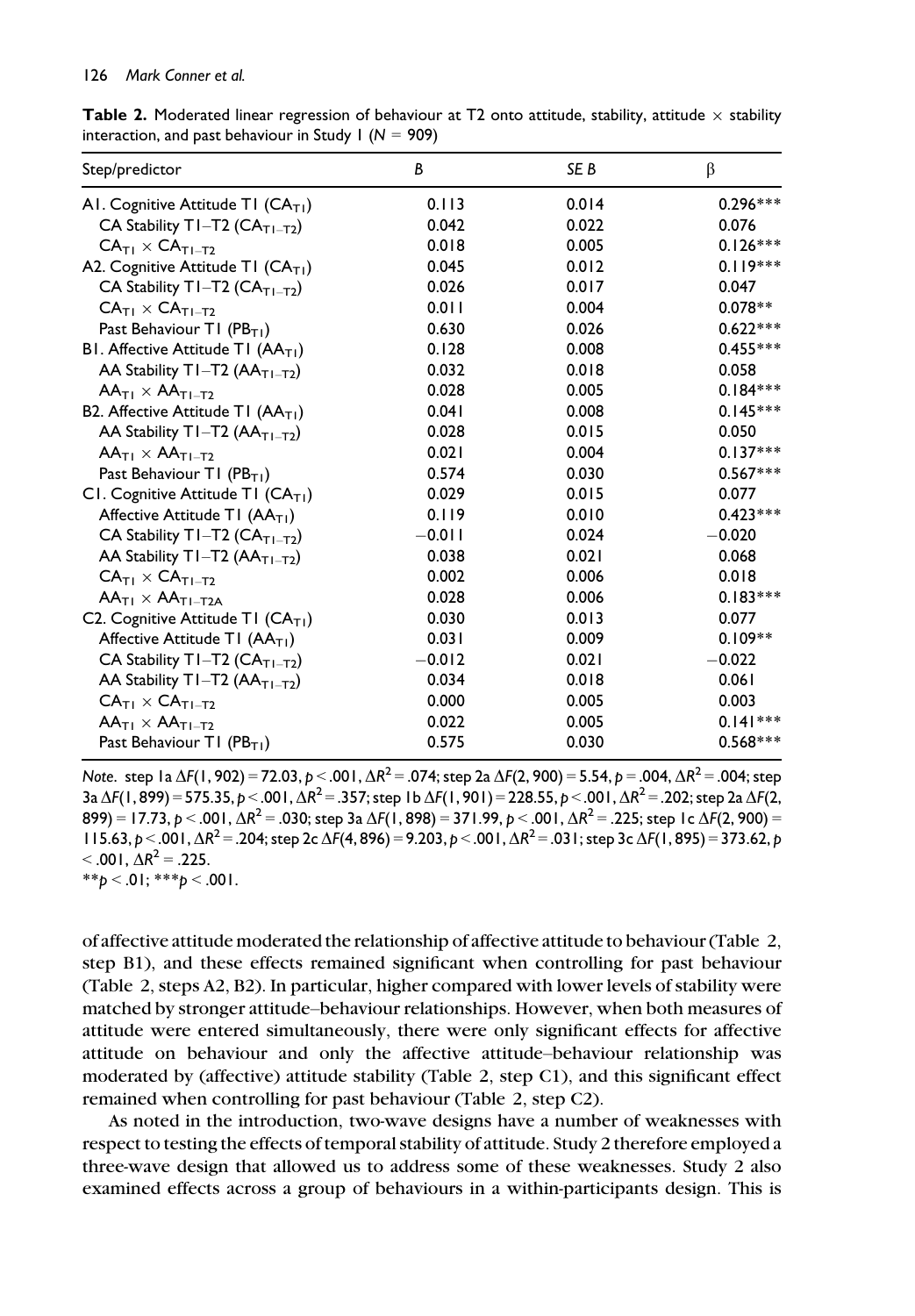similar to examining repeated within-person associations between cognitions and behaviour over time (Inauen, Shrout, Bolger, Stadler, & Scholz, 2016), but applies this perspective to associations within participants across behaviours (Schüz, Brick, Wilding, & Conner, 2020).

#### STUDY 2: MULTIPLE HEALTH BEHAVIOURS

Study 2 focussed on multiple health behaviours. The current data on temporal stability have not been previously reported, although a previous paper reported predicting behaviour from Reasoned Action Approach variables (Conner, McEachan, Lawton, & Gardner, 2017). Several measures overlap between the two reports of these data, specifically, the measures of behaviour at T2 and T3 plus the measures of cognitive and affective attitudes at T2. In the earlier paper, the power of cognitive and affective attitude to predict behaviour controlling for RAA variables was reported, although the impact of stability was not investigated. Other measures were also taken but are not reported here (e.g., intentions; norms, perceived behavioural control). Full copies of the questionnaires (T1, T2, T3) are available as an online appendix (data here: [https://osf.io/74f6m/?view\\_](https://osf.io/74f6m/?view_only=c3038c0f07f84cda823bd26dda37b5fa) [only=c3038c0f07f84cda823bd26dda37b5fa\)](https://osf.io/74f6m/?view_only=c3038c0f07f84cda823bd26dda37b5fa). The study received approval from the University of Leeds, UK ethical review committee.

#### Method

#### Sample

Participants based in England were recruited (e.g., local newspaper advert, Local Government newsletter, internet advert) to complete paper and pencil questionnaires three times (with approximately 1 month between questionnaires). Respondents were sent gift vouchers (£20, approximately \$30) on completion of the third questionnaire. A total of 385 participants completed the T1 questionnaire and 281 of these provided complete data across three time points and were included in the analyses. The final sample included 103 males and 178 females with a mean age 39.0 years ( $SD = 10.81$ ). The 281 analysed respondents (with 3,173 participant–behaviour data points) did not differ from the 104 excluded on measures of cognitive attitude, affective attitude, or past behaviour  $(T1; ps > .13)$ .

#### **Measures**

For each of 14 health behaviours (eat five fruit and vegetables per day; wear a helmet when riding a bicycle; take recommended levels of physical activity; exercise regularly; eat a low fat diet; take vitamin supplements; brush teeth twice a day; floss teeth daily; binge drinking; drink more than the recommended daily limits of alcohol; smoking; using illegal drugs; exceeding the posted speed limit when driving; drinking and driving), participants completed the measures detailed below.

Questions were rescored such that higher values represented more positive views (protective health behaviours) or more negative views (risk health behaviours). Cognitive attitude was assessed by two items at T1 and T2 (e.g., 'Eating a low fat diet over the next four weeks would be: harmful–beneficial, worthless–valuable'; mean  $r = 0.34$ ; scored 1–7). Affective attitude was assessed by two items (e.g., 'Eating a low fat diet over the next four weeks would be: unpleasant–pleasant, unenjoyable–enjoyable'; mean  $r = .44$ ; scored 1–7)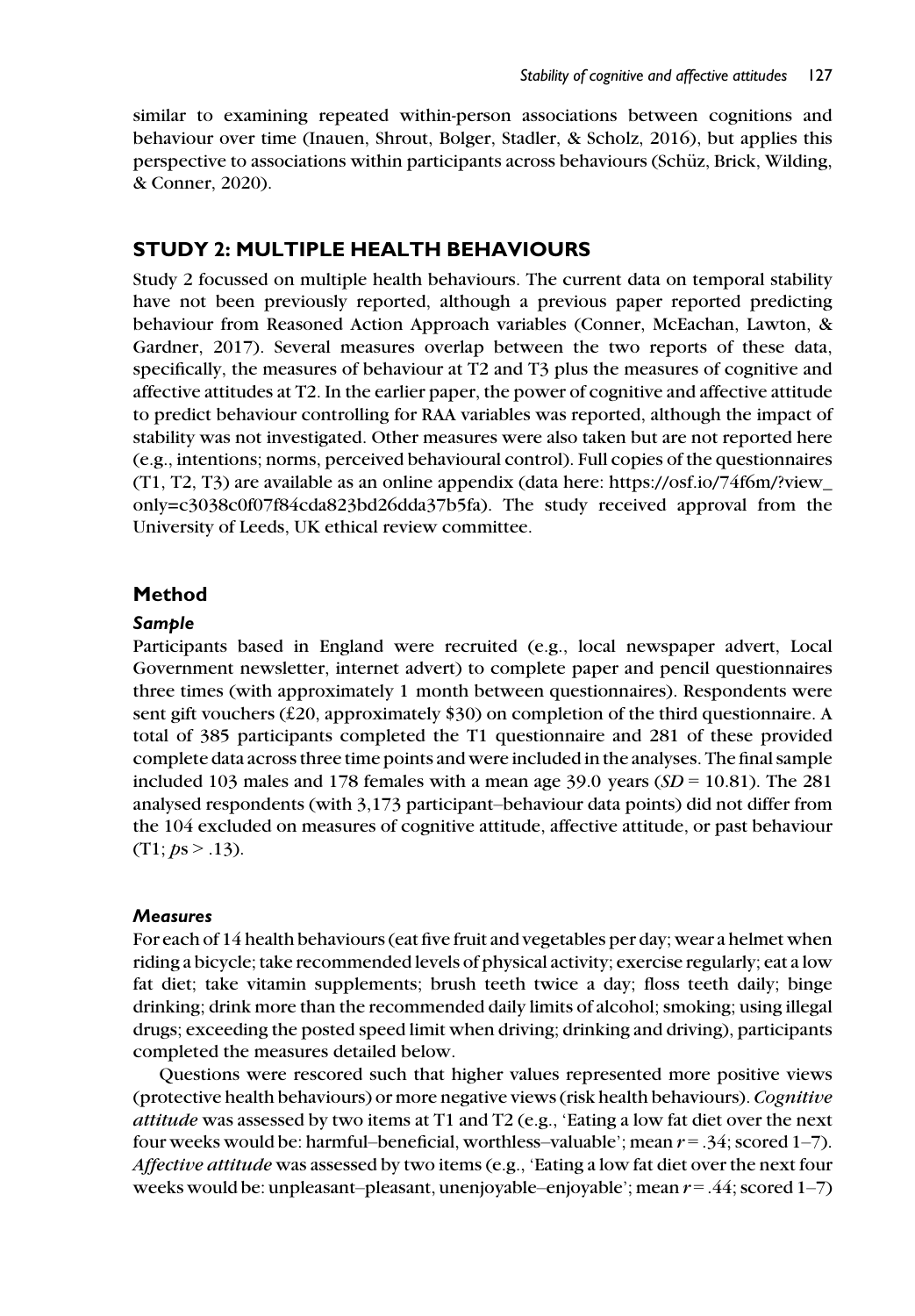at T1 and T2. Similar to Study 1, temporal stability was computed as  $[6 - absolute]$ difference between attitude<sub>T1</sub> and attitude<sub>T2</sub> for cognitive attitude and affective attitude separately. Scores could range between 0 and 6 with higher scores indicating greater temporal stability. Behaviour was measured at each time point (T1, T2, T3) by single items assessing number of days the behaviour was engaged in (e.g., 'On how many days in the past four weeks have you eaten a low-fat diet?'; higher scores indicated more healthy behaviour; i.e., more protection and fewer risk health behaviours).

#### Analyses

Means, SDs, and correlations were analysed in SPSS (version 20, SPSS Inc., chicago, USA). HLM was used to perform the main regression analyses (version 7, SSI) predicting behaviour (T2 or T3) from cognitive and affective attitude (T1 or T2) plus stability (cognitive and affective attitude; T1-T2) and their interaction plus past behaviour (T1 or T2) across all behaviours. The first set of analyses predicted T2 behaviour from T1 attitudes, stability (T1–T2), their interaction plus past behaviour (T1), that is, stability assessed over the same time period as the attitude–behaviour relationship. The second set of analyses predicted behaviour at T3 from attitudes at T2, stability (T1–T2), their interaction plus past behaviour (T2), that is, stability assessed over the period before the attitude–behaviour period. The first set of analyses parallel those of Study 1, while the second set of analyses extend those of Study 1 by separating the stability measure from the measure of behaviour and partially separating it from the measure of attitude. The 14 behaviours were clustered within individuals, and this was controlled for by using Hierarchical Linear Modeling (HLM7; Raudenbush & Bryk, 2002). The use of random effects allowed for variation across behaviours within individuals. The data were structured in a two-level hierarchy. At level 1 was the within-person variation that is the focus here. At level 2 was any between-person variability. Predictor variables (attitude and stability measures) were centred around the group mean. This approach to analysing data on multiple behaviours has been taken in a number of studies (Conner et al., 2017). For each model, from the population average model with robust standard errors we report unstandardized coefficients, standard errors, and betas. We did not test differences between individual behaviours. Where an interaction was significant ( $p < .05$ ), this was decomposed using simple slopes with free online software (Model 1 for interactions among level 1 variables) at [http://www.quantpsy.org/interact/hlm2.htm.](http://www.quantpsy.org/interact/hlm2.htm) Otherwise, the analyses were conducted in a similar way to those reported for Study 1.

# Results

Means, standard deviations, and correlations among variables are reported in Table 3. All measures had reasonable variance. Cognitive and affective attitude were positive, and stability of both cognitive and affective attitudes was high. Behaviour (T2 or T3) was most strongly correlated with past behaviour (T1 or T2), affective attitude (T1 or T2), and cognitive attitude (T1 or T2), although the stability measures were also significant correlates.

Table 4 reports the moderated (multi-level) regression analyses. The regressions to predict T2 behaviour (left-hand column) parallel those used in Study 1 and mostly show similar findings. The effects of cognitive attitude (Table 4, steps A1, A2) and affective attitude (Table 4, steps B1, B2) examined individually indicated that each measure of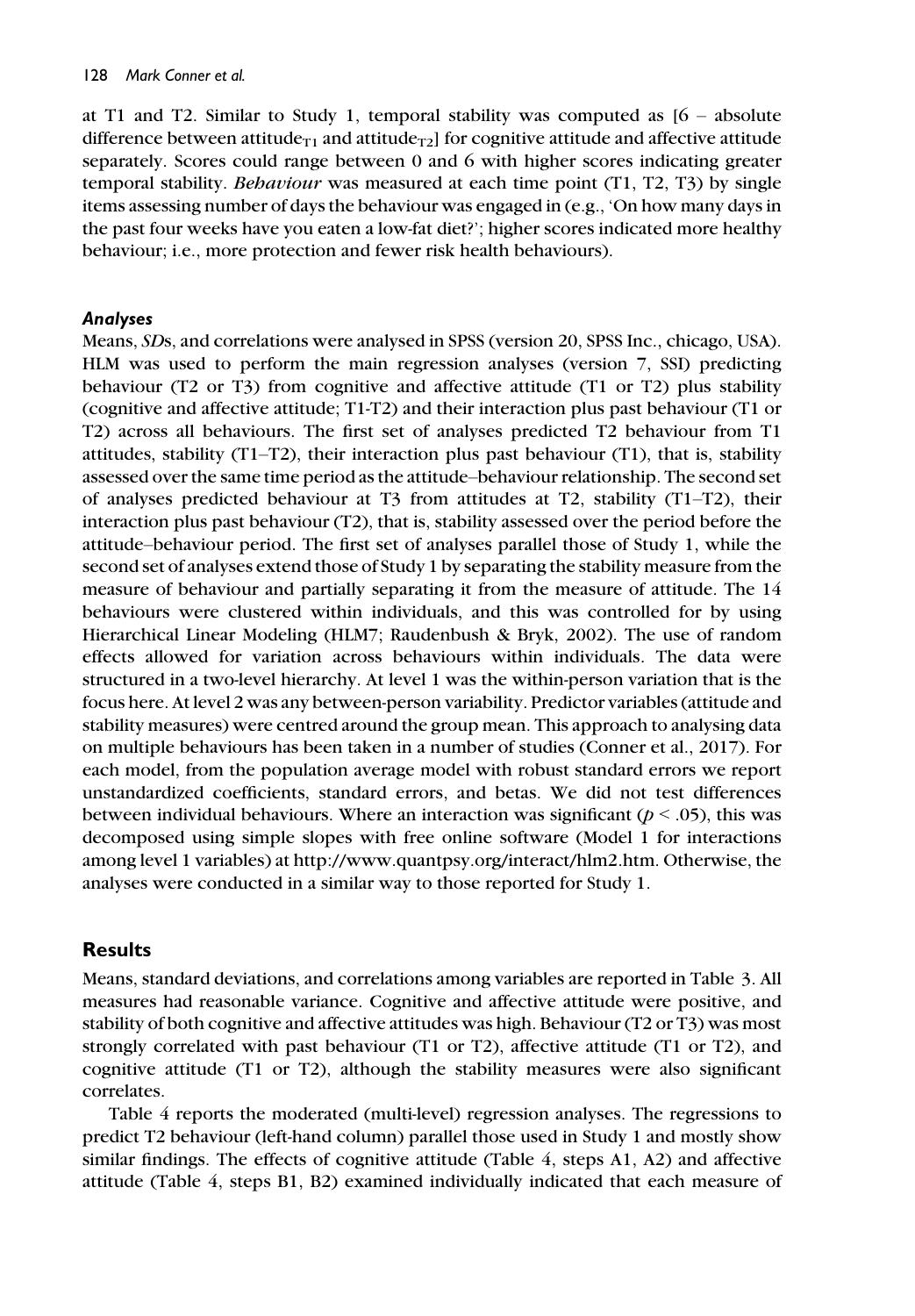| Table 3. Study 2 means, standard deviations, and intercorrelation of measures ( $N = 3,173$ from 281 participants) |                 |                |              |            |            |                   |                                       |              |                           |
|--------------------------------------------------------------------------------------------------------------------|-----------------|----------------|--------------|------------|------------|-------------------|---------------------------------------|--------------|---------------------------|
|                                                                                                                    | ΣL              | <u>&amp;ጉ</u>  | $CA_{T2}$    | $AA_{T2}$  | சு         | Ğī                | $\overline{\mathbf{A}_{\mathsf{T1}}}$ | $CA_{T1-T2}$ | $AA_{T1-T2}$              |
| Behaviour T3 (B <sub>T3</sub> )                                                                                    | 8o              | $0.833***$     | $0.427***$   | $0.474***$ | $0.786***$ | $0.410***$        | $0.466***$                            | $0.212***$   | $0.071***$                |
| Behaviour T2 (B <sub>T2</sub> )                                                                                    |                 | 0001           | $0.467***$   | $0.535***$ | $0.820***$ | $0.436***$        | 1.488****                             | $0.240***$   | $0.067***$                |
| Cognitive Attitude T2 (CA <sub>T2</sub> )                                                                          |                 |                | 1.000        | $0.484***$ | $0.453***$ | 0.693****         | $0.418***$                            | $0.406***$   | $0.041*$                  |
| Affective Attitude T2 (AA <sub>T2</sub> )                                                                          |                 |                |              | 0001       | $0.513***$ | $+ * * - + - + -$ | $0.757***$                            | $0.295***$   | $0.171***$                |
| Behaviour TI (B <sub>TI</sub> )                                                                                    |                 |                |              |            | 1.000      | $0.492***$        | $0.549***$                            | $0.260***$   | $0.092***$                |
| Cognitive Attitude T1 (CA <sub>T1</sub> )                                                                          |                 |                |              |            |            | 0001              | $0.475***$                            | $0.474***$   | $0.059**$                 |
| Affective Attitude T1 (AA <sub>TI</sub> )                                                                          |                 |                |              |            |            |                   | 1.000                                 | $0.290***$   | $0.226***$                |
| $CA$ Stability $T1 - T2$ $(CA_{T1-T2})$                                                                            |                 |                |              |            |            |                   |                                       | 1.000        | $0.216***$                |
| AA Stability T1-T2 (AA <sub>T1-T2</sub> )                                                                          |                 |                |              |            |            |                   |                                       |              |                           |
|                                                                                                                    |                 |                | 6.240        | 4.810      | 4.660      | 6.210             | 4.780                                 | 5.510        | $1.000$<br>5.214<br>0.972 |
|                                                                                                                    | $730$<br>$-247$ | 4.740<br>2.205 | <b>1.139</b> | 1.784      | 2.256      | 1.196             | 1.800                                 | 0.774        |                           |
|                                                                                                                    |                 |                |              |            |            |                   |                                       |              |                           |

| -<br>-<br>-<br>-    |
|---------------------|
|                     |
| ֧֘֜                 |
|                     |
|                     |
|                     |
|                     |
| $\frac{1}{2}$       |
|                     |
|                     |
|                     |
| ll<br>.             |
|                     |
|                     |
|                     |
|                     |
| ייווי היה היה היה ה |
|                     |
|                     |
|                     |
|                     |
|                     |
|                     |
|                     |
|                     |
|                     |
|                     |
|                     |
|                     |
|                     |
|                     |
|                     |
|                     |
|                     |
|                     |
|                     |
|                     |
|                     |
|                     |
|                     |
|                     |
|                     |
|                     |
|                     |
|                     |
|                     |
|                     |
| .<br>'              |
|                     |
|                     |
|                     |
|                     |
| l                   |
|                     |
|                     |
|                     |
| )<br>)<br>)         |
|                     |
| > د مµد.            |
|                     |
|                     |
|                     |
| I                   |

Note. \* $p < 0.05$ ; \*\* $p < 0.1$ ; \*\*\* $p < 0.01$ . Note.  $*$   $p$   $<$  .05;  $*$   $*$   $p$   $<$  .01;  $*$   $*$   $*$   $p$   $<$  .001.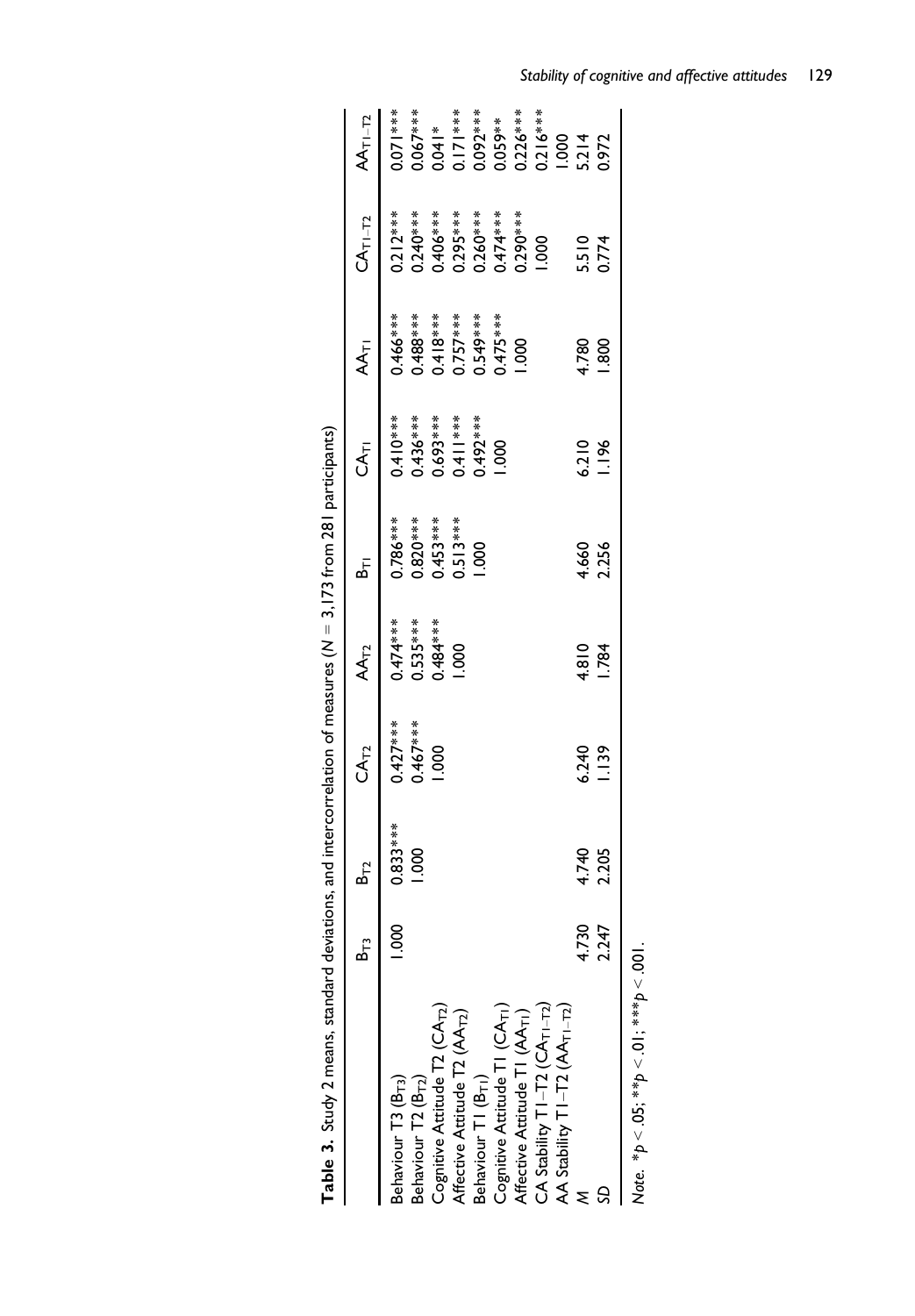|                                              | Predicting $B_{T2}$ |          |            | Predicting $B_{T3}$ |                 |            |
|----------------------------------------------|---------------------|----------|------------|---------------------|-----------------|------------|
| Step/Predictor                               | B                   | SE B     | $\beta$    | B                   | SE <sub>B</sub> | β          |
| AI Cognitive Attitude (CA)                   | 1.017               | 0.042    | $0.550***$ | 1.040               | 0.045           | $0.527***$ |
| CA Stability T1-T2 (CA <sub>T1-T2</sub> )    | 0.486               | 0.069    | $0.172***$ | 0.325               | 0.066           | $0.113***$ |
| $CA \times CAT1-T2$                          | 0.457               | 0.037    | $0.314***$ | 0.423               | 0.041           | $0.227***$ |
| A2 Cognitive Attitude (CA)                   | 0.224               | 0.033    | $0.121***$ | 0.151               | 0.031           | $0.077***$ |
| CA Stability T1-T2 (CA <sub>T1-T2</sub> )    | 0.181               | 0.045    | $0.064***$ | 0.004               | 0.038           | 0.001      |
| $CAT2 \times CAT1-T2$                        | 0.224               | 0.033    | $0.154***$ | 0.081               | 0.027           | $0.044**$  |
| Past Behaviour (PB)                          | 0.727               | 0.016    | $0.747***$ | 0.800               | 0.015           | $0.782***$ |
| BI Affective Attitude (AA)                   | 0.630               | 0.023    | $0.515***$ | 0.618               | 0.025           | $0.492***$ |
| AA Stability T1-T2 ( $AA$ <sub>T1-T2</sub> ) | 0.045               | $-0.045$ | $-0.020$   | $-0.032$            | 0.046           | $-0.014$   |
| $AA \times AA$ <sub>TI-T2</sub>              | 0.216               | 0.023    | $0.190***$ | 0.137               | 0.022           | $0.120***$ |
| B2 Affective Attitude (AA)                   | 0.073               | 0.020    | $0.058***$ | 0.051               | 0.019           | $0.041**$  |
| AA Stability T1-T2 ( $AA_{T1-T2}$ )          | 0.000               | 0.028    | 0.000      | 0.012               | 0.027           | 0.005      |
| $AA \times AA_{T2-T2}$                       | 0.121               | 0.016    | $0.107***$ | 0.062               | 0.015           | $0.054***$ |
| Past Behaviour (PB)                          | 0.755               | 0.016    | $0.776***$ | 0.811               | 0.015           | $0.793***$ |
| CI Cognitive Attitude (CA)                   | 0.700               | 0.047    | 0.379***   | 0.721               | .055            | $0.365***$ |
| Affective Attitude (AA)                      | 0.397               | 0.027    | $0.325***$ | 0.388               | .030            | $0.309***$ |
| CA Stability T1-T2 (CA <sub>T1-T2</sub> )    | 0.278               | 0.069    | $0.099***$ | 0.169               | .064            | $0.059**$  |
| AA Stability T1-T2 (AA <sub>T1-T2</sub> )    | $-0.010$            | 0.042    | $-0.004$   | $-0.003$            | .044            | $-0.001$   |
| $CA \times CAT1-T2$                          | 0.312               | 0.035    | $0.214***$ | 0.309               | .043            | $0.166***$ |
| $AA \times AA$ <sub>TI-T2</sub>              | 0.149               | 0.021    | $0.131***$ | 0.092               | .021            | $0.081***$ |
| C <sub>2</sub> Cognitive Attitude (CA)       | 0.190               | 0.033    | $0.103***$ | 0.128               | .032            | $0.047***$ |
| Affective Attitude (AA)                      | 0.040               | 0.019    | $0.033*$   | 0.037               | .019            | 0.029      |
| CA Stability T1-T2 (CA <sub>T1-T2</sub> )    | 0.120               | 0.043    | $0.043**$  | $-0.020$            | .039            | $-0.007$   |
| AA Stability T1-T2 ( $AA_{T1-T2}$ )          | 0.002               | 0.028    | 0.001      | 0.018               | .026            | 0.008      |
| $CA \times CAT1-T2$                          | 0.153               | 0.026    | $0.105***$ | 0.052               | .026            | 0.028      |
| $AA \times AA$ <sub>TI-T2</sub>              | 0.099               | 0.015    | $0.087***$ | 0.060               | .014            | $0.053***$ |
| Past Behaviour (PB)                          | 0.717               | 0.018    | $0.737***$ | 0.790               | .017            | $0.772***$ |

Table 4. Moderated linear regression of behaviour onto attitude, stability, attitude  $\times$  stability, and past behaviour in Study 2 ( $N = 3,173$ ; 281 participants)

Note. For predicting  $B_{T2}$ ,  $CA = CA_{T1}$ ,  $AA = AA_{T1}$ ,  $PB = B_{T1}$ : step A1 Deviance = 12,761.7; step A2 Deviance =  $10,344.5$ ; step B1 Deviance =  $12,757.0$ ; step B2 Deviance =  $10,342.0$ ; step C1 Deviance = 12,391.9; step C2 Deviance = 10,248.9. For predicting  $B_{T3}$ , CA = CA<sub>T2</sub>, AA = AA<sub>T2</sub>, PB =  $B_{T2}$ : step A1 Deviance = 13,022.5; step A2 Deviance =10,418.6; step B1 Deviance = 12,990.0; step B2 Deviance = 10,394.2; step C1 Deviance = 12,683.0; step C2; Deviance = 10,362.6.  $*<sub>p</sub> < .05; **<sub>p</sub> < .01; **<sub>p</sub> < .001.$ 

attitude was significantly predictive of T2 behaviour and was significantly moderated by stability, and that these effects remained significant when controlling for past behaviour (T1). Simple slope analyses indicated that as stability increased from low to moderate to high the effect of cognitive attitude ( $B = 0.670$ ,  $SE = 0.0404$ ,  $p < .001$ ;  $B = 1.017$ ,  $SE =$ 0.0418,  $p < .001$ ;  $B = 1.364$ ,  $SE = 0.0588$ ,  $p < .001$  for low moderate and high levels of cognitive attitude stability) and affective attitude ( $B = 0.403$ ,  $SE = 0.0344$ ,  $p < .001$ ;  $B = 0.630$ ,  $SE = 0.0232$ ,  $p < .001$ ;  $B = 0.857$ ,  $SE = 0.0332$ ,  $p < .001$  for low moderate and high levels of affective attitude stability) on T2 behaviour also increased. Testing the effects of cognitive attitude and affective attitude simultaneously (Table 4, step C1) indicated that, unlike in Study 1, the influence of both cognitive attitude and affective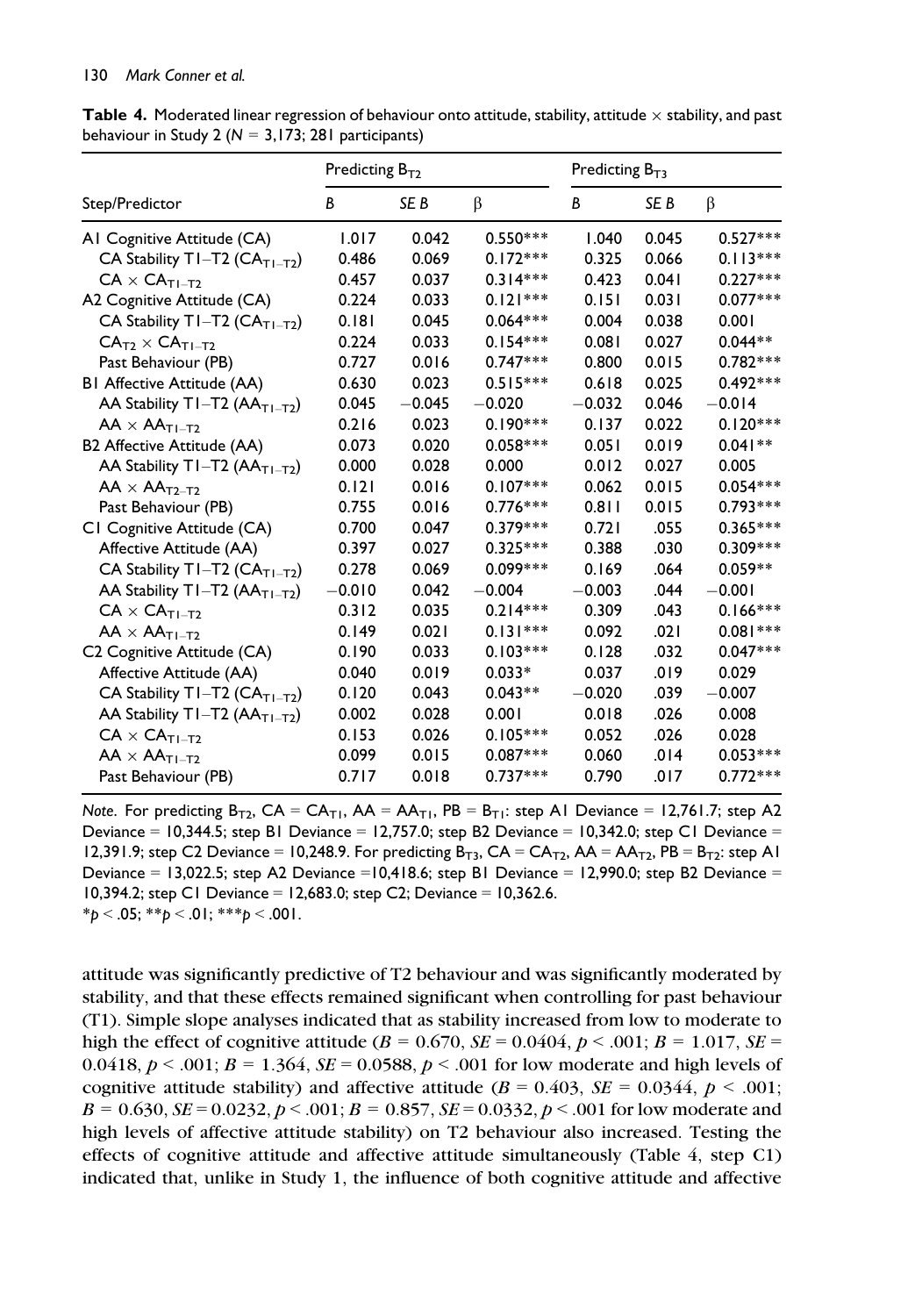attitude on T2 behaviour was significantly moderated by temporal stability. In addition, both of these attitude by temporal stability interactions remained significant when also controlling for past behaviour (T1; Table 4, step C2).

The regressions to predict T3 behaviour (Table 4, right-hand column) differ from the above analyses in using a measure of stability taken before the time period for the attitude– behaviour relationship (T2–T3), but overlapping in the use of the T2 attitude measures. The findings broadly parallel those reported above and for Study 1, although the moderating effects for attitude stability were attenuated. The effects of cognitive attitude (Table 4, steps A1, A2) and affective attitude (Table 4, steps B1, B2) individually indicated that each measure of attitude was significantly predictive of T3 behaviour and each was significantly moderated by stability, and that these effects remained when controlling for past behaviour (T2). Simple slope analyses indicated that as stability increased from low to moderate to high the effect of cognitive attitude ( $B = 0.710$ ,  $SE = 0.0463$ ,  $p < .001$ ;  $B = 1.040$ ,  $SE = 0.0458$ ,  $p < .001$ ;  $B = 1.370$ ,  $SE = 0.0638$ ,  $p < .001$  for low moderate and high levels of cognitive attitude stability) and affective attitude ( $B = 0.485$ ,  $SE = 0.0348$ , p  $< .001; B = 0.618, SE = 0.0253, p < .001; B = 0.751, SE = 0.0317, p < .001$  for low moderate and high levels of affective attitude stability) on T3 behaviour also increased. Testing the effects of cognitive attitude and affective attitude simultaneously (Table 4, steps C1, C2) indicated that the effects of both cognitive attitude and affective attitude on behaviour were significantly moderated by attitude stability, but that only the affective attitude by stability interaction remained significant when controlling for past behaviour (T2).

#### **Discussion**

The results from Study 2 broadly parallel those of Study 1 using a within-participants design across multiple health behaviours. Temporal stability of cognitive attitude moderated the relationship of cognitive attitude to behaviour (Table 4, step A1), while affective attitude stability moderated the impact of affective attitude to behaviour (Table 4, step B1), and these effects remained when controlling for past behaviour (Table 4, steps A2, B2). In particular, higher compared with lower levels of stability were associated with stronger impacts of cognitive or affective attitude on behaviour. This pattern of findings was replicated in both the two-wave design (i.e., predicting T2 behaviour; Table 4, left-hand column) that parallels Study 1 and the three-wave design (i.e., predicting T3 behaviour; Table 4, right-hand column), although the moderation effects were attenuated in the latter design.

A potential weakness of Study 2 was the relatively low correlation between the pairs of items tapping cognitive attitudes and tapping affective attitudes (i.e., potentially low internal reliability). However, repeating the analyses using single-item measures (i.e., harmful-beneficial for cognitive; unpleasant-pleasant for affective) indicated very similar findings.

Study 2 adds to Study 1 in supporting the idea that temporal stability of cognitive or affective attitude moderates the impact of cognitive or affective attitude on behaviour and that this pattern remains when controlling for past behaviour. However, Study 2 suggests that when using the stronger three-wave design, considering both cognitive and affective attitude simultaneously, and controlling for past behaviour, it is affective attitude that is moderated by a measure of temporal stability. In addition, Study 2 shows that the moderating effect of attitude stability on the attitude–behaviour relationship was attenuated when stability was assessed over a time period (T1–T2) that did not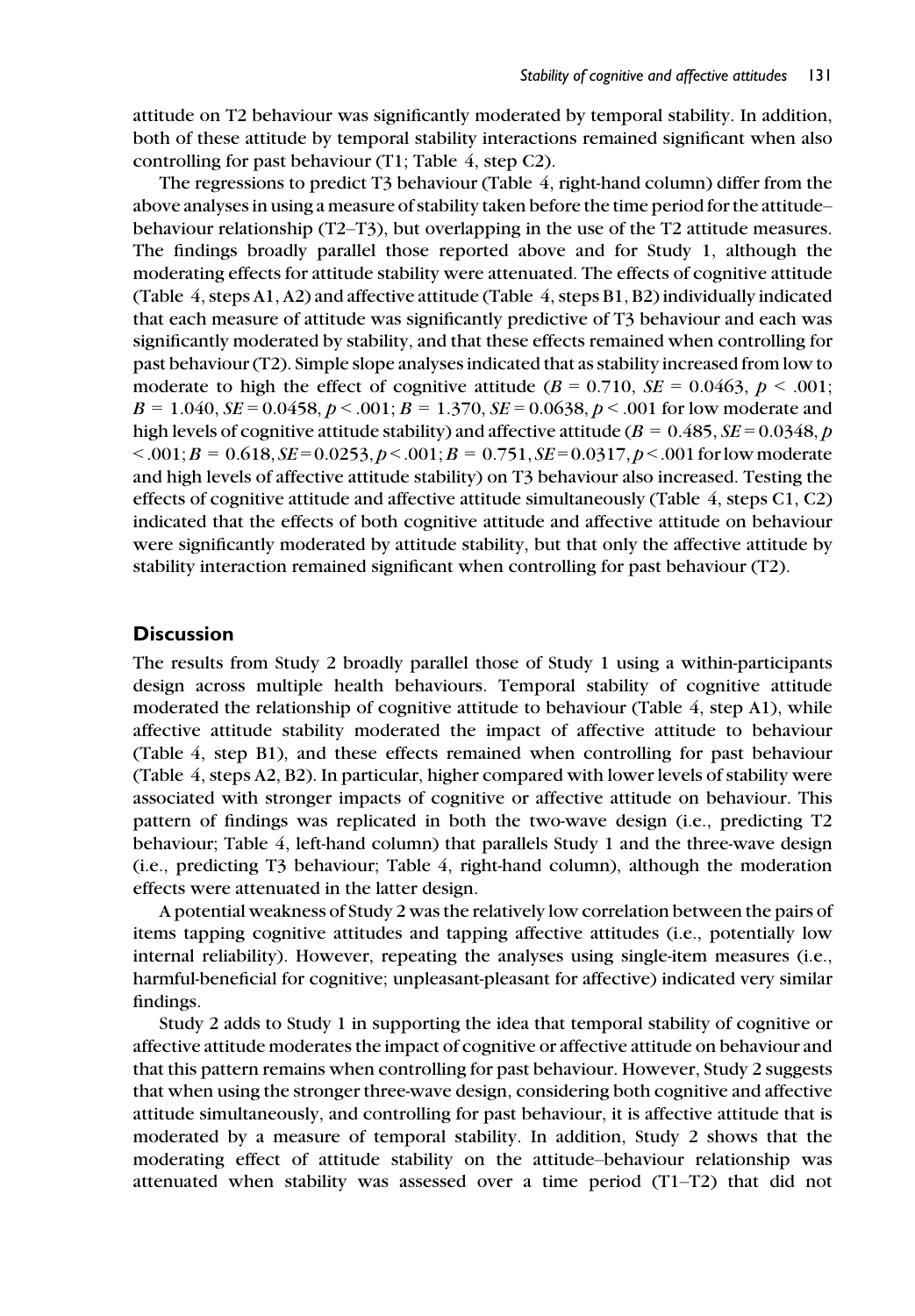completely overlap with the time period over which the attitude–behaviour was assessed (T2–T3). However, this comparison was potentially compromised by the fact that this looked at the attitude–behaviour relationship over different time periods (i.e., T1–T2 vs. T2–T3) because attitudes were not assessed at T3. Study 3 was intended to address this and other weaknesses by focussing on the attitude–behaviour relationship across a single time period (T3–T4) but assessing attitude stability across three different time periods (T1–T2, T2–T3, and T3–T4). The first of these analyses separates out the stability measure (stability  $T1-T2$ ) completely from the attitude–behaviour relationship  $(T3-T4)$ , whereas the second analysis (stability T2–T3) overlaps with one of the analyses in Study 2 and the third analysis (stability T3–T4) overlaps with analyses reported in both Study 1 and Study 2.

# STUDY 3: ADOLESCENT SMOKING

The initiation of smoking in adolescents was the focus of Study 3. The current data on temporal stability have not been previously reported but are part of a larger randomized controlled trial testing implementation intentions as an intervention to reduce smoking initiation that did not examine the effects of attitudes (Conner et al., 2019), and a previous paper reported the impact of inconsistency between cognitive and affective attitudes on the overall attitude–behaviour relationship in these data (Conner et al., 2020, Study 2). These earlier reports focussed on a different measure of smoking and on an evaluative measure of attitude when the sample of adolescents were older. Therefore, there is no overlap in the measures used here and in the earlier reports. The effect of intervention condition was controlled for here and did not moderate any of the relationships reported. Other measures not reported here were also taken (e.g., behavioural intentions; perceived behavioural control). The full questionnaires are available as an online appendix and full data can be found here: [https://osf.io/74f6m/?view\\_only=c3038c0f07f84cda823bd](https://osf.io/74f6m/?view_only=c3038c0f07f84cda823bd26dda37b5fa) [26dda37b5fa](https://osf.io/74f6m/?view_only=c3038c0f07f84cda823bd26dda37b5fa). The study received ethical approval from University of Leeds, UK (Faculty of Medicine).

# Method

# Sample

Adolescents in the UK in 45 different schools took part in the study by completing annual questionnaires. Questionnaires were completed anonymously but matched via a personal code. Data were collected at five time points, although here we report data from the first four time points when adolescents were aged  $11-12$  (T1),  $12-13$  (T2),  $13-14$  (T3), and 14–15 (T4) years. Self-reported smoking at T4 was predicted from attitude and past behaviour measures at T3 and stability of attitude measures between T1 and T2, T2 and T3, or T3 and T4 (each 12 months apart). There were 3,371 participants who completed all measures at all time points. Compared with those we were unable to be matched across time points ( $N = 3,475$ ), those who were matched had a less positive cognitive attitude towards smoking at T1,  $F(1, 6, 811) = 31.45, p < .001$ ; less positive affective attitude at T1, F  $(1, 6,823) = 39.78$ ,  $p < .001$ ; and were not as likely to be smokers at T1,  $F(1, 6,845) =$ 102.71,  $p < .001$ . There were 1,596 boys and 1,774 girls in the final sample.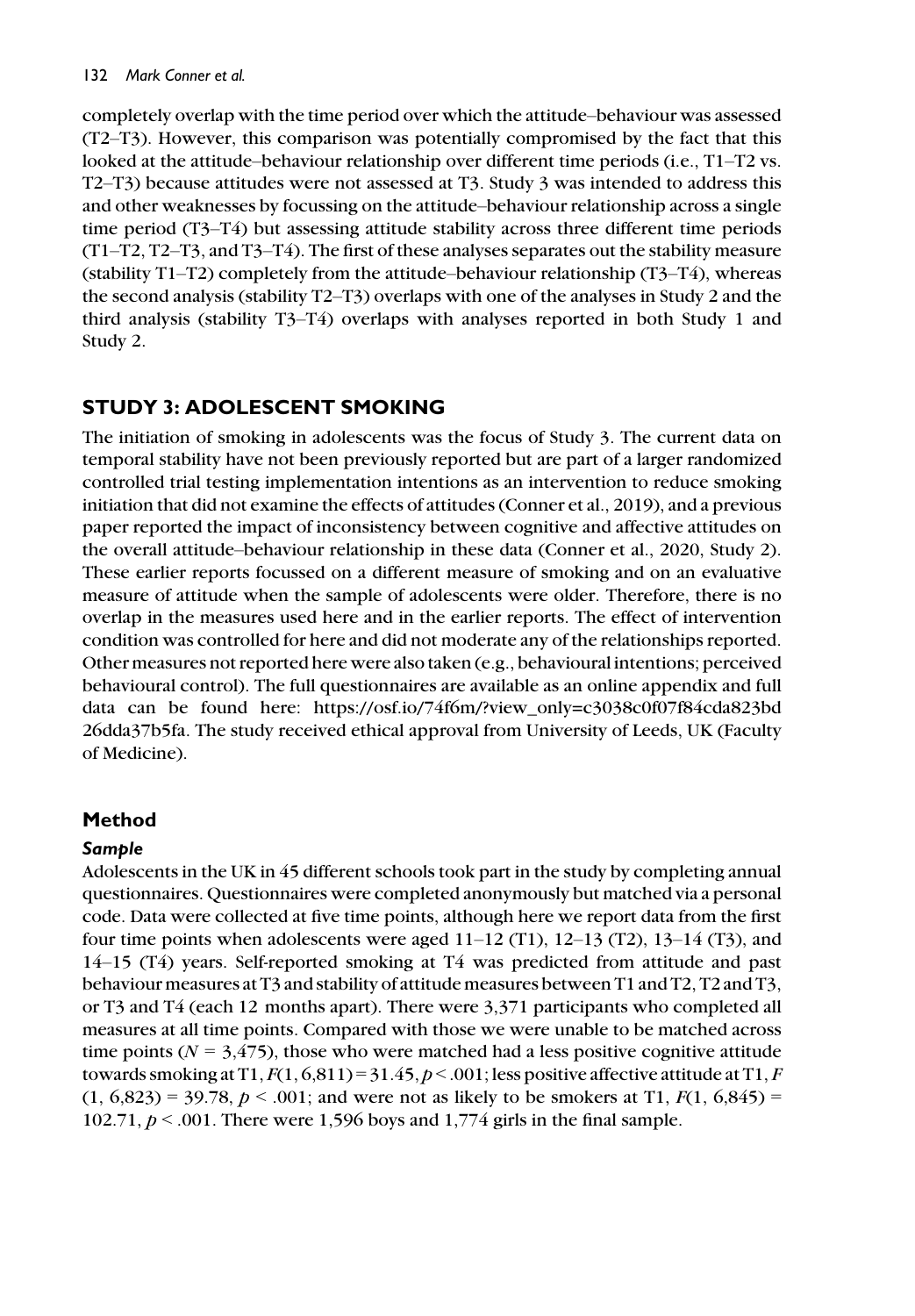#### **Measures**

Cognitive attitude towards smoking was assessed at each time point by two items ('For me smoking would be...', '*harmful–beneficial'*, '*foolish–wise'*;  $r = .47, .68, .69, .73$  for T1 to T4, respectively). Affective attitude was assessed at each time point by three items ('For me smoking would be...', 'unpleasant–pleasant', 'unenjoyable–enjoyable', 'not fun– fun';  $\alpha$  = .87, .92, .91, .93 for T1 to T4, respectively). Items were scored 1-5 with higher scores indicating more positive views of smoking. Temporal stability was computed as [4 – absolute difference between attitude<sub>T1</sub> and attitude<sub>T2</sub> for cognitive attitude and affective attitude separately, that is, stability T1–T2, T2–T3, or T3–T4. Scores could range between 0 and 4 with higher scores indicating greater temporal stability. Self-reported behaviour was assessed at T3 (past behaviour) and T4 (behaviour) with a checklist (Tick the one that best applies to you: 'I have never smoked'; 'I have only tried smoking once'; 'I used to smoke sometimes, but I never smoke cigarettes now'; 'I sometimes smoke cigarettes now, but I don't smoke as many as one a week'; 'I usually smoke between one and six cigarettes a week'; 'I usually smoke more than six cigarettes a week'). This was coded 0 (never smoked) for the first response and 1 (any smoking) for all other responses as is common in the smoking area.

#### Analyses

First, means, SDs, and the intercorrelations among variables were examined. Our main prediction was tested using moderated logistic regression analysis (i.e., moderating effect of temporal stability on the cognitive attitude–behaviour and affective attitude–behaviour relationships and the effects of controlling for past behaviour), similar to the procedure used in Study 1 and Study 2. All analyses predicted T4 behaviour from attitudes at T3, attitude stability, interactions between attitude and stability plus past behaviour (T3). The three sets of analyses used either T1–T2 stability, T2–T3 stability, or T3–T4 stability. Simple slopes analyses were again used to explore any significant interaction terms.

#### Results

Table 5 reports the means, standard deviations, and correlations among measures. All measures had reasonable variance. Cognitive and affective attitude were negative, and stability of both cognitive and affective attitudes was high. Affective attitude, cognitive attitude, and past behaviour were the strongest correlates of T4 behaviour. Stability of cognitive ( $rs = .14$  to.47) and affective ( $rs = .18$  to.44) attitudes showed some degree of consistency across time points.

The moderated regression analyses to predict T4 behaviour from attitudes at T3 plus our different measures of stability (i.e., T1–T2, T2–T3, T3–T4), their interaction plus past behaviour (T3) is reported in Table 6. In relation to using stability between T3–T4 (i.e., a two-wave design), testing the effects of cognitive attitude (steps A1, A2) and affective attitude (steps B1, B2) individually indicated that each measure of attitude was significantly moderated by stability and that these effects remained when controlling for past behaviour (Table 6, right-hand panel). Simple slopes analyses indicated that as stability increased from low to moderate to high the effect of cognitive attitude  $(B = 1.194, SE = 0.105, p < .001; B = 1.714, SE = 0.132, p < .001; B = 2.233, SE = 0.170, p$ < .001 for low, moderate, and high levels of cognitive attitude stability) and affective attitude ( $B = 0.817$ ,  $SE = 0.061$ ,  $p < .001$ ;  $B = 1.300$ ,  $SE = 0.074$ ,  $p < .001$ ;  $B = 1.781$ ,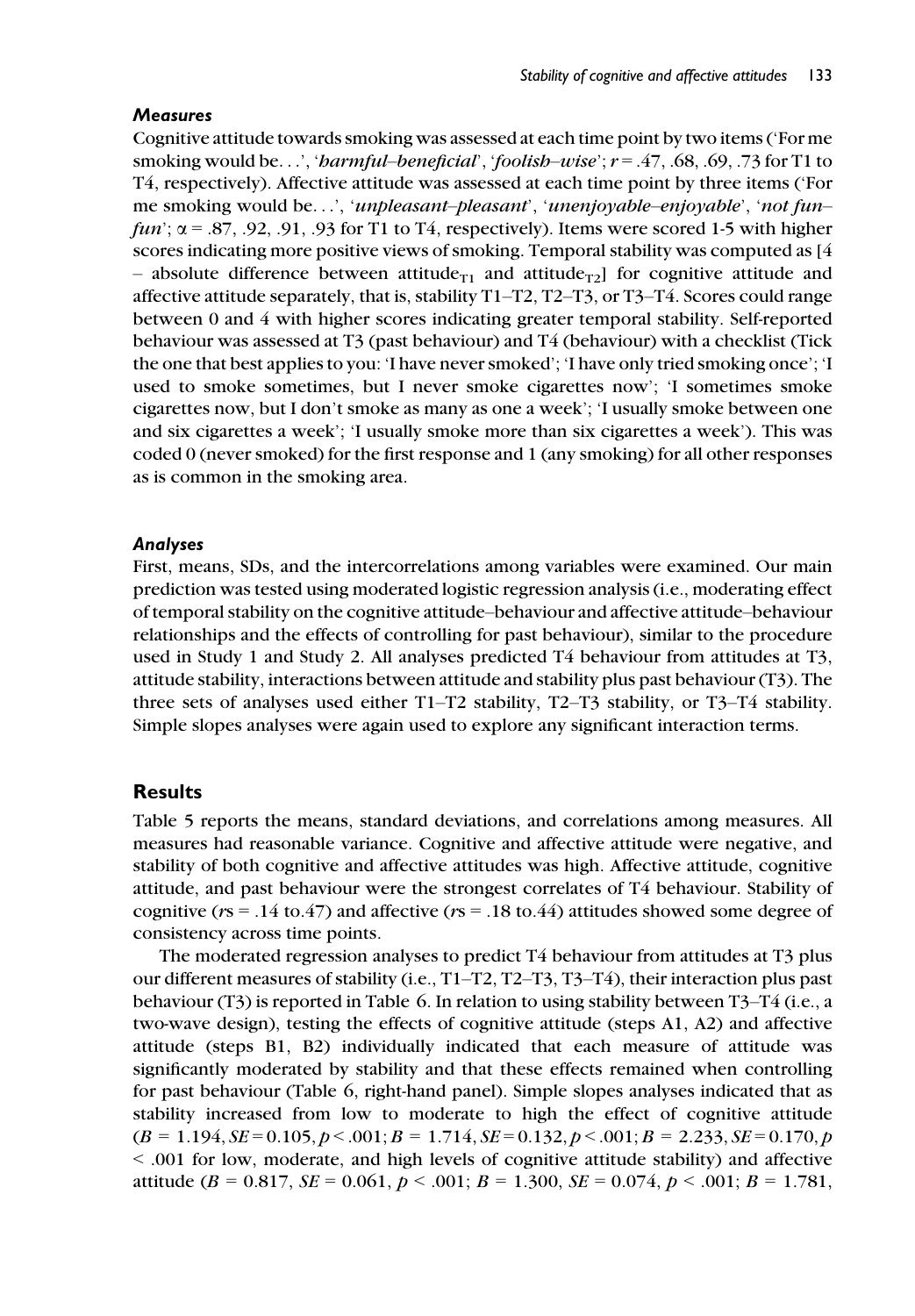|                                                                                                                                                                                                                                                      | <u>ል</u><br>ሚ                  | CA <sub>T3</sub>             | $AA_{T3}$                | PB <sub>T3</sub>                                      | $CA_{T1-T2}$                            | $AA$ <sub><math>T1-T2</math></sub>                                            | $CA_{T2-T3}$                                                                                       | $AA_{T2-T3}$                                                                                                     | $CA_{T3-T4}$     | $AA_{T3-T4}$                                                                                                                                                                                                                                                                                                                     |
|------------------------------------------------------------------------------------------------------------------------------------------------------------------------------------------------------------------------------------------------------|--------------------------------|------------------------------|--------------------------|-------------------------------------------------------|-----------------------------------------|-------------------------------------------------------------------------------|----------------------------------------------------------------------------------------------------|------------------------------------------------------------------------------------------------------------------|------------------|----------------------------------------------------------------------------------------------------------------------------------------------------------------------------------------------------------------------------------------------------------------------------------------------------------------------------------|
| AA Stability TI-T2 (AA <sub>TI-T2</sub> )<br>Cognitive Attitude T3 $(CA_{T3})$<br>$CA$ Stability $T1 - T2$ ( $CA_{T1-T2}$ )<br>Affective Attitude T3 (AA <sub>T3</sub> )<br>Past Behaviour T3 (PB <sub>T3</sub> )<br>Behaviour T4 (B <sub>T4</sub> ) | $\frac{8}{100}$                | $0.248***$<br>$\overline{0}$ | $0.361***$<br>$0.733***$ | $0.621***$<br>$0.355***$<br>0.424***<br>$\frac{8}{2}$ | $-0.179***$<br>$-0.180***$<br>$-0.149*$ | $-0.214***$<br>$-0.218***$<br>$-0.305***$<br>$-0.238***$<br>0.597***<br>1.000 | $-0.757***$<br>$-0.586***$<br>$-0.323***$<br>$-0.389***$<br>$0.364***$<br>$0.364***$<br>$-0.259**$ | $-0.300***$<br>$-0.557***$<br>$-0.727***$<br>$-0.346***$<br>$0.277***$<br>$0.390***$<br>$0.716***$<br>$0.716***$ | $-0.342***$      | $\begin{array}{r} -0.355***\\ -0.474***\\ -0.510***\\ -0.310***\\ -0.121***\\ -0.121***\\ -0.121***\\ -0.121***\\ -0.121***\\ -0.121***\\ -0.050***\\ -0.050*\\ -0.050*\\ -0.050*\\ -0.050*\\ -0.050*\\ -0.050*\\ -0.050*\\ -0.050*\\ -0.050*\\ -0.050*\\ -0.050*\\ -0.050*\\ -0.050*\\ -0.050*\\ -0.050*\\ -0.05$<br>$-0.404**$ |
| CA Stability T3-T4 (CA <sub>T3-T4</sub> )<br>CA Stability T2-T3 $(CA_{T2-T3})$<br>AA Stability T2-T3 $(AA_{T2-T3})$<br>AA Stability T3-T4 (AA <sub>T3-T4</sub> )                                                                                     |                                |                              |                          |                                                       |                                         |                                                                               |                                                                                                    |                                                                                                                  |                  |                                                                                                                                                                                                                                                                                                                                  |
|                                                                                                                                                                                                                                                      | $\infty$<br>02l<br>$rac{4}{5}$ | 0.397                        | $1.247$<br>0.644         | 0.145<br>0.352                                        | 3.876<br>0.404                          | 3.781<br>0.557                                                                | 3.868<br>0.413                                                                                     | 3.754<br>0.587                                                                                                   | $3.818$<br>0.501 |                                                                                                                                                                                                                                                                                                                                  |
| Note. * $p <$ 05; ** $p <$ 01; *** $p <$ 001.                                                                                                                                                                                                        |                                |                              |                          |                                                       |                                         |                                                                               |                                                                                                    |                                                                                                                  |                  |                                                                                                                                                                                                                                                                                                                                  |

Table 5. Descriptive data and intercorrelation of measures in Study 3 ( $N = 3371$ ) Table 5. Descriptive data and intercorrelation of measures in Study 3 (N = 3371)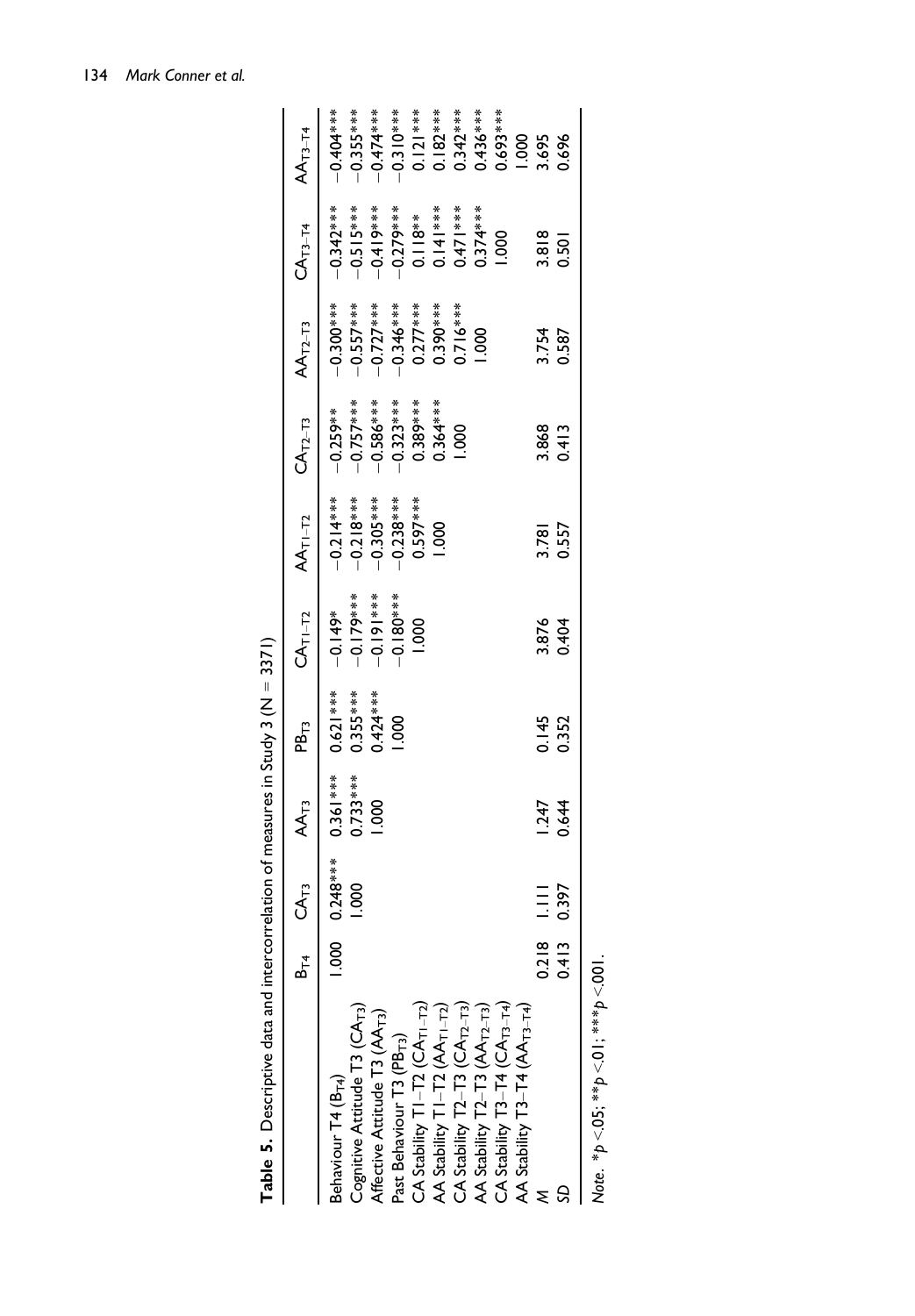| Table 6. Moderated logistic regression of behaviour at T4 onto attitude, stability, attitude × stability interaction, and past behaviour in Study 3 (N = 3,371)                                                                                                       |                     |                           |                 |                  |                 |                |
|-----------------------------------------------------------------------------------------------------------------------------------------------------------------------------------------------------------------------------------------------------------------------|---------------------|---------------------------|-----------------|------------------|-----------------|----------------|
|                                                                                                                                                                                                                                                                       | Stability $T1 - T2$ |                           | Stability T2-T3 |                  | Stability T3-T4 |                |
| Step/predictor                                                                                                                                                                                                                                                        | õ                   | 95% CI                    | ő               | 95% CI           | ő               | 95% CI         |
|                                                                                                                                                                                                                                                                       | $4.013***$          | 3.182, 5.060              | 6.090***        | 4.271, 8.682     | 5.521 ***       | 4.260, 7.156   |
| A I . Cognitive Attitude T3 (CA <sub>T3</sub> )<br>CA Stability (CA <sub>Tx-Ty</sub> )                                                                                                                                                                                | $0.582***$          | 0.482, 0.704              | $0.423***$      | 0.321, 0.559     | $0.276***$      | 0.234, 0.326   |
|                                                                                                                                                                                                                                                                       | 0.990               | 0.661, 1.483              | $2.132***$      | 1.747, 2.60      | $2.615***$      | 2.176, 3.143   |
|                                                                                                                                                                                                                                                                       | '770***             | 1.366, 2.292              | $2.474***$      | 1.581, 3.87      | $2.075***$      | 1.509, 2.852   |
| $\begin{array}{l} C\mathsf{A}_{13}\times C\mathsf{A}_{1\times -1\gamma}\\ \mathsf{A2.}\ \mathsf{C} \mathsf{ognitive}\ \mathsf{Article}\ \mathsf{at}\ \mathsf{T3}\ (\mathsf{CA}_{13})\\ C\mathsf{A}\ \mathsf{Stability}\ (\mathsf{CA}_{1\times -1\gamma}) \end{array}$ | $0.765*$            | 0.604, 0.968              | $0.679*$        | 0.499, 0.925     | $0.301***$      | 0.251, 0.362   |
| $\begin{split} &\mathsf{CA}_{\mathsf{T3}}\times\mathsf{CA}_{\mathsf{T}\times\mathsf{T}\mathsf{y}}\ &\mathsf{Past}\ \mathsf{Behaviour}\ \mathsf{T3}\ (\mathsf{PB}_{\mathsf{T3}}) \end{split}$                                                                          | 0.904               | 0.560, 1.460              | $1.528***$      | 1.206, 1.937     | $2.008***$      | 1.662, 2.426   |
|                                                                                                                                                                                                                                                                       | 34.619***           | 23.329, 45.519            | $31.451***$     | 24.616, 40.185   | 29.028***       | 23.379, 36.042 |
| B1. Affective Attitude at T3 (AA <sub>T3</sub> )                                                                                                                                                                                                                      | $3.076***$          | 2.660, 3.558              | $3.547***$      | 2.921, 4.308     | $3.641***$      | 3.146, 4.213   |
| AA Stability (AA <sub>Tx-Ty</sub> )                                                                                                                                                                                                                                   | $0.586***$          | 0.505, 0.680              | $0.593***$      | 0.497, 0.708     | $0.338***$      | 0.299, 0.381   |
|                                                                                                                                                                                                                                                                       | $1.248**$           | 1.074, 1.450              | $1.440***$      | 1.301, 1.595     | $2.005***$      | 1.814, 2.216   |
| $\begin{array}{l} \mathsf{AA_{T3}}\times \mathsf{AA_{Tx-Ty}} \ \mathsf{B2.\,} \mathsf{A}\mathsf{f}\mathsf{eccive}\ \mathsf{Attude}\ \mathsf{at}\ \mathsf{T3}\ (\mathsf{AA_{T3}}) \end{array}$                                                                         | $1.844***$          | 1.544, 2.203              | $2.065***$      | 1.612, 2.645     | $2.163***$      | 1.813, 2.581   |
| AA Stability (AA <sub>Tx-Ty</sub> )                                                                                                                                                                                                                                   | $0.716***$          | 0.598, 0.857              | $0.755*$        | 0.606, 0.940     | $0.348***$      | 0.304, 0.400   |
|                                                                                                                                                                                                                                                                       | $1.180 +$           | 0.980, 1.421              | $1.274***$      | 1.115, 1.456     | $2.020***$      | 1.795, 2.273   |
| $\begin{array}{l} \mathsf{AA_{T3}} \times \mathsf{AA_{Tx-Ty}}\\ \mathsf{Fast Behavior T3 (PB_{T3})} \end{array}$                                                                                                                                                      | 29.792***           | 22.601, 39.27             | 28.234***       | 22.091, 36.086   | 26.89   ***     | 21.546, 33.56  |
| CI. Cognitive Attitude T3 (CA <sub>T3</sub> )                                                                                                                                                                                                                         | 1.168               | 0.857, 1.593              | $1.868**$       | 1.225, 2.846     | $1.629**$       | 1.177, 2.255   |
| Affective Attitude T3 (AA <sub>T3</sub> )<br>CA Stability (CA <sub>Tx-Ty</sub> )<br>AA Stability (AA <sub>Tx-Ty</sub> )<br>CA <sub>T3</sub> × CA <sub>Tx-Ty</sub>                                                                                                     | $2.804***$          | 2.303, 3.413              | $2.730***$      | 2.141, 3.481     | $2.824***$      | 2.327, 3.427   |
|                                                                                                                                                                                                                                                                       | 0.850               | 0.736, 1.226              | 0.746           | 0.525, 1.060     | $0.705**$       | 0.572, 0.870   |
|                                                                                                                                                                                                                                                                       | $0.602***$          | 0.499, 0.727              | $0.682**$       | 0.540, 0.862     | $0.397***$      | 0.340, 0.463   |
|                                                                                                                                                                                                                                                                       | 0.742               | $\frac{137}{1}$<br>0.484, | $-15$   ***     | 1.183, 1.779     | $1.294*$        | 1.061, 1.578   |
|                                                                                                                                                                                                                                                                       | $1.294***$          | 1.102, 1.520              | $.258***$       | 1.101, 1.438     | .789***         | 578, 2.027     |
| $\begin{array}{l} \mathsf{AA_{T3}} \times \mathsf{AA_{Tx-Ty}} \ \mathsf{C2.} \mathsf{Cognitive} \ \mathsf{Active} \ \mathsf{Title} \ \mathsf{T3} \ (\mathsf{CA_{T3}}) \end{array}$                                                                                    | 0.828               | $\frac{1}{2}$<br>0.575,   | $\frac{1}{2}$   | 1.965<br>0.650,  | 0.920           | 0.612, 1.382   |
| Affective Attitude T3 (AA <sub>T3</sub> )                                                                                                                                                                                                                             | $**000$             | .557, 2.542               | ***88∉.         | 460, 2.705       | $2.145***$      | .697, 2.710    |
|                                                                                                                                                                                                                                                                       | $\frac{1}{2}$       | 0.812, 1.518              | 1.006           | 1.539<br>0.657,1 | $0.738*$        | 0.576, 0.946   |
| $\begin{array}{l} {\small \textsf{CA Stability (CA}_{T\times -T\gamma})}\\ \textsf{AA Stability (AA}_{T\times -T\gamma}) \end{array}$                                                                                                                                 | 0.685               | 0.544, 0.86               | $0.755+$        | 0.563, 1.014     | $0.402***$      | 0.334, 0.483   |
|                                                                                                                                                                                                                                                                       |                     |                           |                 |                  |                 | Continued      |

**Table 6.** Moderated logistic regression of behaviour at T4 onto attitude, stability, attitude  $\times$  $\times$  stability interaction, and past behaviour in Study 3 (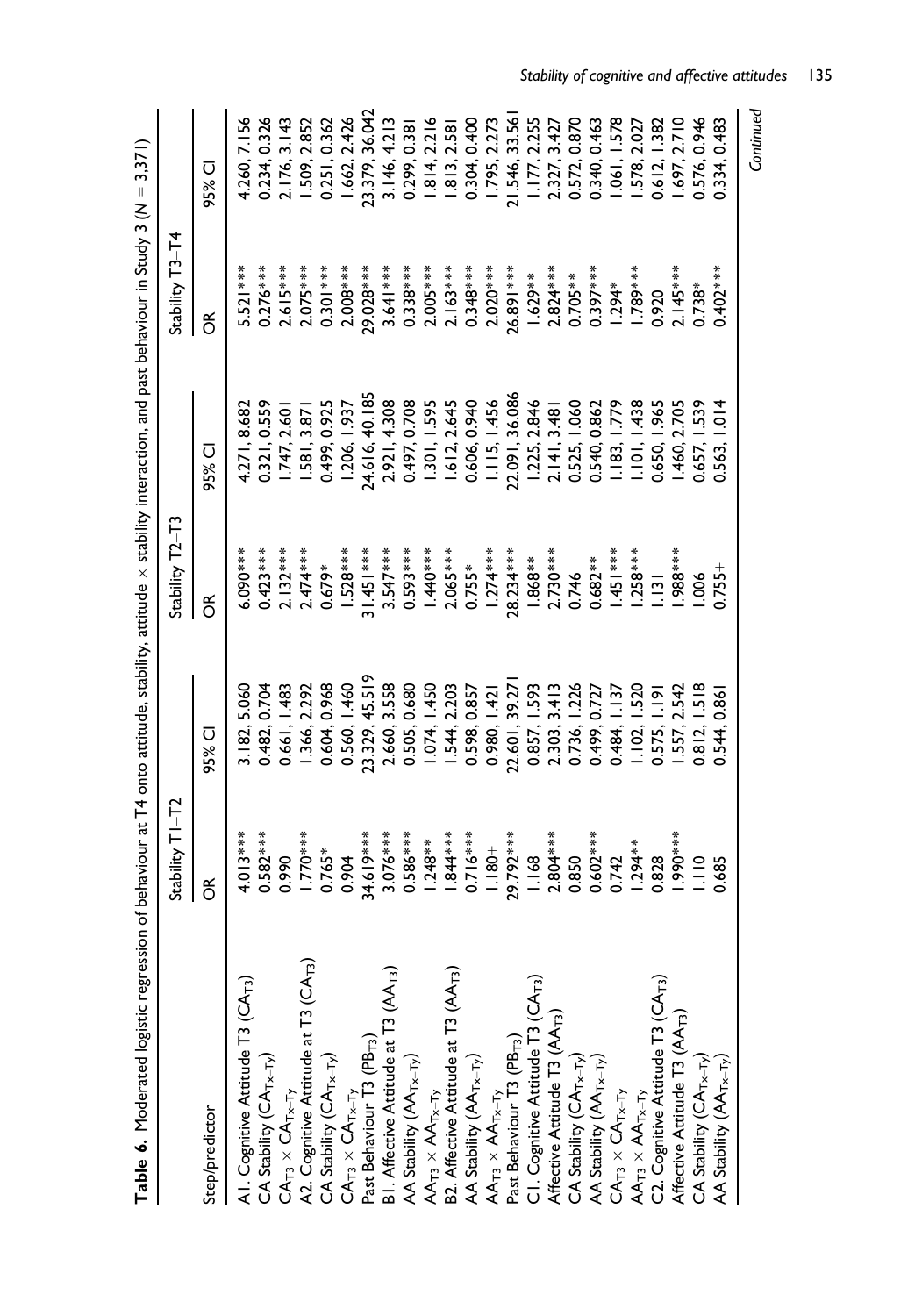|                                                                                                                                                                                                                                                                                                                                                                                                                                                                                                                                                                                                                                                                                                                                                                                                                                                                                                                                                                                                                                                                                                                                                                                                                                                                                                                                                                                                                                                    | Stability T1-T2              |                                                | Stability T2-T3               |                                                                                                                                                       | Stability T3-T4                  |                                                |
|----------------------------------------------------------------------------------------------------------------------------------------------------------------------------------------------------------------------------------------------------------------------------------------------------------------------------------------------------------------------------------------------------------------------------------------------------------------------------------------------------------------------------------------------------------------------------------------------------------------------------------------------------------------------------------------------------------------------------------------------------------------------------------------------------------------------------------------------------------------------------------------------------------------------------------------------------------------------------------------------------------------------------------------------------------------------------------------------------------------------------------------------------------------------------------------------------------------------------------------------------------------------------------------------------------------------------------------------------------------------------------------------------------------------------------------------------|------------------------------|------------------------------------------------|-------------------------------|-------------------------------------------------------------------------------------------------------------------------------------------------------|----------------------------------|------------------------------------------------|
| Step/predictor                                                                                                                                                                                                                                                                                                                                                                                                                                                                                                                                                                                                                                                                                                                                                                                                                                                                                                                                                                                                                                                                                                                                                                                                                                                                                                                                                                                                                                     | ర్                           | 95% CI                                         | ర్గ                           | 95% CI                                                                                                                                                | ర్                               | 95% CI                                         |
| Past Behaviour T3 (PB <sub>T3</sub> )<br>$AA_{T3} \times AA_{Tx-Ty}$<br>$CA_{T3} \times CA_{T \times -T \gamma}$                                                                                                                                                                                                                                                                                                                                                                                                                                                                                                                                                                                                                                                                                                                                                                                                                                                                                                                                                                                                                                                                                                                                                                                                                                                                                                                                   | 30.419***<br>1.265*<br>0.706 | 23.010, 40.213<br>0.416, 1.197<br>1.031, 1.552 | 28.754**<br>$1.203*$<br>1.171 | 22.412, 36.412<br>0.890, 1.539<br>1.010, 1.434                                                                                                        | $1.984***$<br>27.349***<br>0.993 | 21.843, 34.243<br>0.795, 1.240<br>1.713, 2.297 |
| Note. For left-hand column, stability measures are for T1-T2: step A1 $\Delta\chi(3)$ = 262.5, p < .001, $\Delta$ Nagelkerke $R^2$ = .113; step A2 $\Delta\chi(l)$ = 874.3, p < .001, $\Delta$ Nagelkerke $R^2$<br>= .320; step B   $\Delta\chi(3)$ = 429.2, p < .001 , $\Delta$ Nagelkerke $R^4$ = .167; step B2 $\Delta\chi(1)$ = 755.6, p < .001, $\Delta$ Nagelkerke $R^4$ = .267; step C   $\Delta\chi(6)$ = 421.16, p < .001, $\Delta$ Nagelkerke<br>$R^2 = 178$ ; step C2 $\Delta\chi(1) = 751.8$ , $p < .001$ , $\Delta$ Nagelkerke $R^2 = .26$ 9. For middle-hand column, stability measures are for $T2 - T3$ : step A I $\Delta\chi(3) = 383.5$ , $p < .001$ ,<br>001, ANagelkerke R <sup>2</sup> = .047; step C   Δχ(6) = 528.0, p < .001, ANagelkerke R <sup>2</sup> = .183; step C2 Δχ(1) = 902.0, p < .001, ANagelkerke R <sup>2</sup> = .268. For right-hand column<br>stability measures are for T3–T4: step A I $\Delta\chi(3)$ = 791.0, p < .001, $\Delta$ Nagelkerke R <sup>2</sup> = .219; step A2 $\Delta\chi(1)$ = 1, 198.7, p < .001, $\Delta$ Nagelkerke R <sup>2</sup> = .272; step B I $\Delta\chi(3)$ =<br>I, 103.7, p < .001, $\Delta$ Nagelkerke R $^{\prime}$ = .295; step B2 $\Delta\chi(1)$ = 1,062.9, p < .001, $\Delta$ Nagelkerke R $^{\prime}$ = .229; step $\Box$ 1, 115.0, p < .001, $\Delta$ Nagelkerke R $^{\prime}$ = .299; step C2<br>$\Delta$ Nagelkerke R $^{\prime}$ = .183; step A2 $\Delta\chi(l)$ |                              |                                                |                               | = 1010.0, p < .001, ΔNagelkerke R <sup>4</sup> = .271; step B1 Δχ(3) = 518.4, p < .001, ΔNagelkerke R <sup>4</sup> = .099; step B2 Δχ(1) = 916.2, p < |                                  |                                                |

Table 6. (Continued)

Table 6. (Continued)

| ့်<br>II<br>J<br>¢<br>C | ့်                                                |
|-------------------------|---------------------------------------------------|
| $\ddot{\bm{z}}$<br>č    | <b>****</b><br>;<br>ċ<br>$*$<br>l,<br>í<br>ن<br>ح |
|                         |                                                   |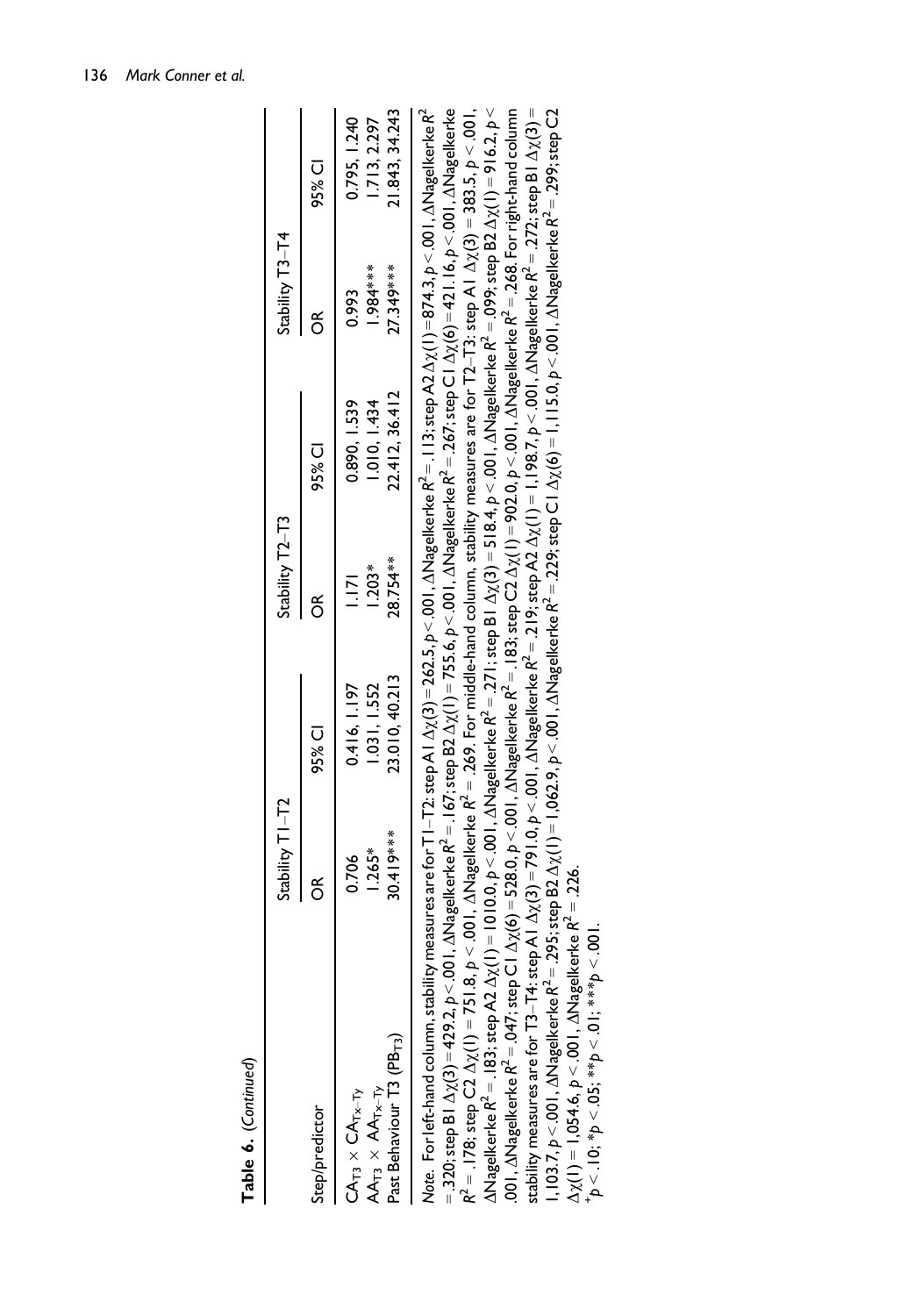$SE = 0.099$ ,  $p < .001$  for low, moderate, and high levels of affective attitude stability) on T4 behaviour also increased. Testing the effects of cognitive attitude and affective attitude simultaneously indicated that while both cognitive and affective attitude effects on T4 behaviour were moderated by stability (Table 6, step C1), only affective attitude was significantly moderated by stability controlling for past behaviour (Table 6, step C2).

In relation to using stability T2–T3 (i.e., a three-wave design), a similar pattern of results emerged although with many of the moderation effects attenuated. Nevertheless, the effects that were significant in the earlier analysis remained so in this analysis (Table 6, middle panel), that is, both cognitive and affective attitude effects on T4 behaviour were moderated by stability. Simple slopes analyses indicated that as stability increased from low to moderate to high the effect of cognitive attitude ( $B = 1.473$ ,  $SE = 0.158$ ,  $p < .001$ ;  $B = 1.788$ ,  $SE = 0.179$ ,  $p < .001$ ;  $B = 2.102$ ,  $SE = 0.206$ ,  $p < .001$  for low, moderate, and high levels of cognitive attitude stability) and affective attitude ( $B = 1.045$ ,  $SE = 0.085$ ,  $p <$ .001;  $B = 1.264$ ,  $SE = 0.098$ ,  $p < .001$ ;  $B = 1.482$ ,  $SE = 0.118$ ,  $p < .001$  for low, moderate, and high levels of affective attitude stability) on T4 behaviour also increased. Testing the effects of cognitive attitude and affective attitude simultaneously indicated that while both cognitive and affective attitude effects on T4 behaviour were moderated by stability (Table 6, step C1), only affective attitude was significantly moderated by when also controlling for past behaviour (Table 6, step C2).

In relation to using stability T1–T2 (i.e., a four-wave design), again a similar pattern of results emerged, although there was no longer a significant cognitive attitude by stability interaction and the effects for affective attitude by stability were attenuated (Table 6, lefthand panel). Simple slopes analyses indicated that as stability increased from low to moderate to high the effect of affective attitude ( $B = 1.002$ ,  $SE = 0.069$ ,  $p < .001$ ;  $B = 1.129$ ,  $SE = 0.074$ ,  $p < .001$ ;  $B = 1.256$ ,  $SE = 0.099$ ,  $p < .001$  for low, moderate, and high levels of affective attitude stability) on T4 behaviour also increased. Testing the effects of cognitive attitude and affective attitude simultaneously also indicated that only affective attitude was significantly moderated by affective attitude stability (Table 6, step C1) and this effect remained when controlling for past behaviour (T3; Table 6, step C2). This pattern of findings was replicated when using T2 past behaviour.

#### **Discussion**

The results from Study 3 show some parallels those of Study 1 and Study 2. This was particularly the case in relation to the two- and three-wave designs with temporal stability moderating the impact of both cognitive and affective attitude on behaviour when considered independently and simultaneously. In particular, higher compared with lower levels of stability were associated with stronger impacts of cognitive and affective attitude on behaviour. It was only when cognitive and affective attitude were considered simultaneously and past behaviour was controlled for that just the affective attitude by stability interaction was significant. In the three-wave design, these moderation effects were attenuated with no significant moderation effect for stability on the cognitive attitude–behaviour relationship when considered independently or simultaneously with affective attitude. The moderation effect for stability on the affective attitude–behaviour relationship was also attenuated in the four-wave design, although it remained significant when considered independently or simultaneously with cognitive attitude and controlling for past behaviour or not (effect only marginally significant when considered independently and controlling for past behaviour).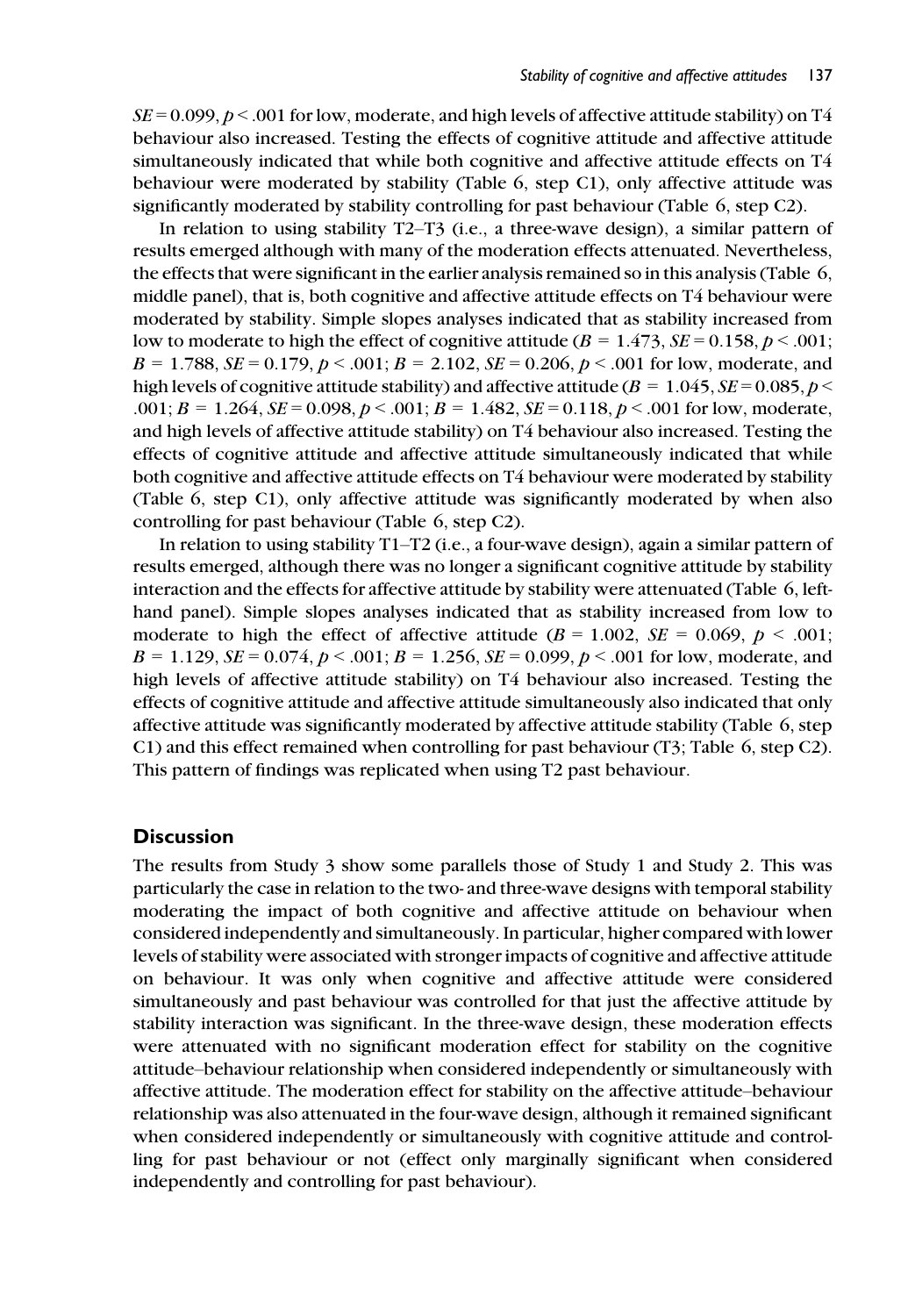#### GENERAL DISCUSSION

Across three studies, the present research shows consistent findings in relation to temporal stability (persistence) moderating the attitude–behaviour relationship (i.e., more stable attitudes were associated with stronger attitude–behaviour relationships). Importantly, the findings were robust across two-, three-, and four-wave designs. This suggests that the three methodological weaknesses identified for two-wave tests of this moderation effect in the introduction do not fully account for any stability moderation effect on the attitude–behaviour relationship. The current findings replicate previous studies (Davidson & Jaccard, 1979; Schwartz, 1978) in showing that the temporal stability of attitudes moderates the attitude–behaviour relationship: more stable attitudes are better predictors of behaviour. This was the case across three studies with different behaviours, populations, time periods, and designs (between vs. within). The current findings therefore extend previous work in showing that similar effects are observed in two-, three-, and four-wave designs that address different potential methodological problems in overlaps between measures of stability and attitude. They also extend previous work in showing similar effects for cognitive and affective attitudes examined independently but that the stability moderation effects are more consistent for affective compared with cognitive attitudes when examined simultaneously. Finally, they also extend previous work in showing most of these effects remain when controlling for past behaviour suggesting that reduced attitude stability was not simply attributable to behaviour change occurring before the attitude–behaviour relationship was assessed.

The more consistent moderation effects of temporal stability found for affective compared with cognitive attitudes are worth further comment. For example, the moderating effect of temporal stability for cognitive attitudes was generally not present when also assessing the temporal stability of affective attitudes plus past behaviour or indeed in the study design with the fewest weaknesses (i.e., four-wave design in Study 3). As noted in the introduction, various studies and reviews show stronger effects for affective compared with cognitive attitudes (Conner et al., 2015; McEachan et al., 2016), supporting the idea of affective attitudes being the stronger predictor of behaviour. In addition, the one previous study looking at the simultaneous moderating effects of cognitive versus affective attitude stability also reported more consistent effects for the latter (Conner & Norman, 2021). This further supports the dominance of affective over cognitive attitudes in predicting behaviour, particularly when such affective attitudes are stable. Future studies should seek to confirm these findings in a broader range of behaviours beyond the health domain and also in measures of overall attitude based on cognitive and affective components or alternative measures (e.g., bad–good, negative– positive semantic differentials). Tests in behaviours where one might expect a priori that cognitive attitudes would be more important (e.g., saving money, energy, or water; purchasing product brands for environmental reasons) would be particularly useful in this regard. The reason for more consistent moderation effects for the stability of affective attitude is not entirely clear. Affective attitudes are known to be more accessible (Verplanken, Hofstee, & Janssen, 1998) and more based in direct experience with the attitude object (Millar & Millar, 1996) perhaps leading to stronger moderating effects for stability. In partial support of the direct experience idea, it has been shown that affective attitudes are stronger mediators of the effects of past behaviour on behaviour (Conner, 2020).

In the present paper, we have focussed on the role of affective and cognitive attitudes, in line with earlier work (Conner & Norman, 2021). This is consistent with a recent focus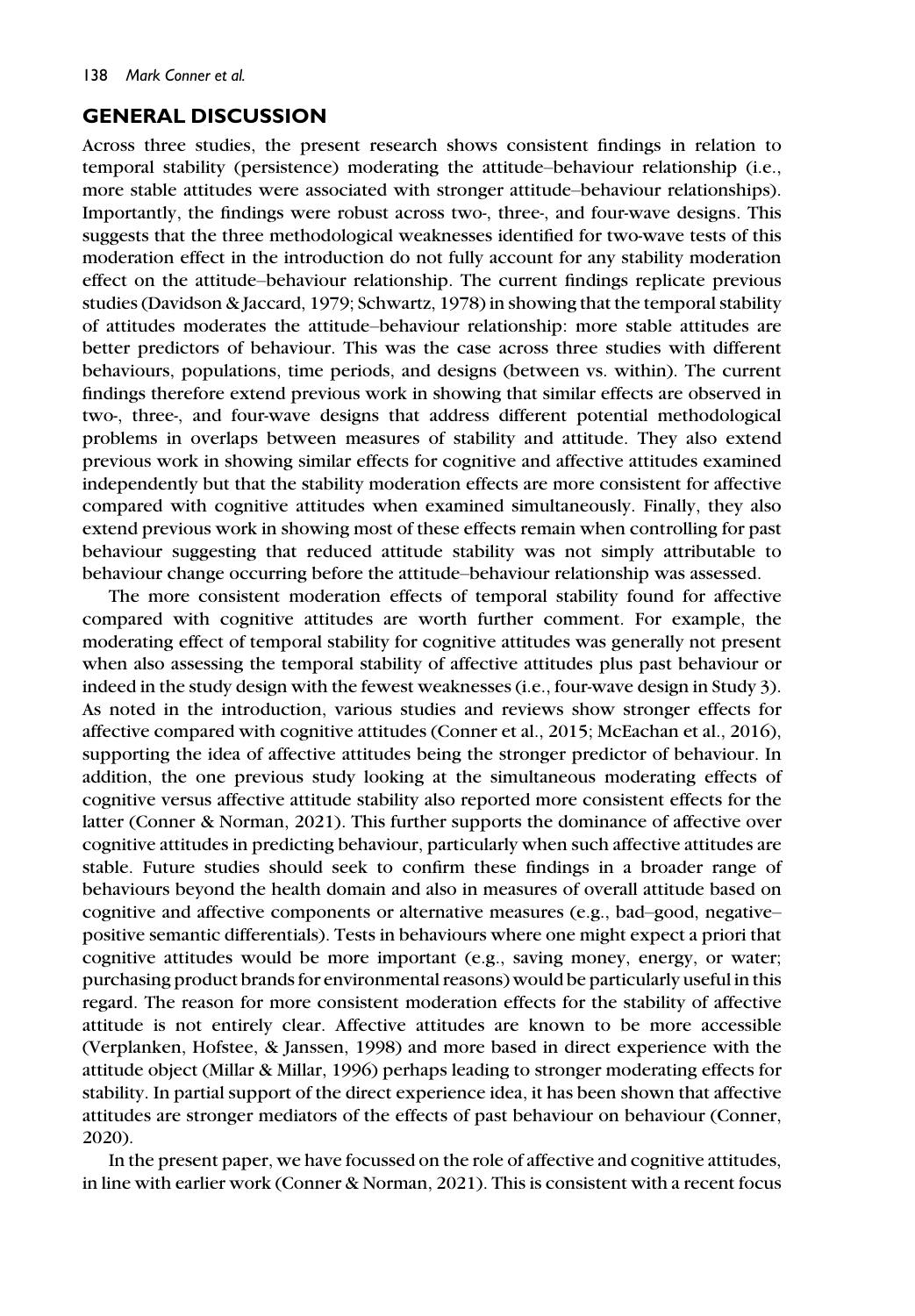on the two as independent predictors of intentions and behaviour within the RAA (Conner et al., 2015, 2017), but different from the more traditional perspective that focuses on the overarching attitude (Breckler, 1994). The relatively strong correlation between cognitive and affective attitudes would appear to be consistent with them being reflective indicators of an overall attitude. In contrast, their differential relationship to behaviour such as shown here and in other studies (Conner et al., 2017) and the fact that they can be independently manipulated (Carfora, Caso, & Conner, 2016) would appear to be more consistent with them being formative indicators of an overall attitude. Recent work in which attitudes are conceptualized as networks (Dalege et al., 2016) is agnostic about whether to conceptualize attitudes at the overall level or at the level of cognitive and affective components. We believe the present results are important regardless, as they indicate that the stability of affective evaluations is more influential when it comes to predicting behaviour than the stability of cognitive evaluations. Relatedly, future research could explore the extent to which the effect of various other moderators of the attitude– behaviour relationship (e.g., attitude importance; Howe & Krosnick, 2017; see also Glasman & Albarracín, 2006) have their effect (i.e., are mediated) through effects on attitude stability. In addition, subsequent research could usefully focus on resistance to persuasion as an important determinant of stability of attitudes over time (Tormala, 2008).

A further issue for future studies to address is the time intervals over which measures are taken. This may be important in relation to the time interval over which attitude stability is assessed, or over which the attitude–behaviour relationship is assessed (e.g., the attitude–behaviour relationship may be attenuated over longer time periods if attitudes are more likely to change over longer time periods). In the current research, this was matched (i.e., same time interval for both) but varied between one month (Study 1, Study 2) and one year (Study 3). Although attitude stability over very short periods of time may be relatively trivial, stability over longer time periods may be indicative of attitudes that persist (remain stable) long into the future (and so more likely to continue to moderate attitude–behaviour relationships). However, relatively little is known about this issue and it is only one of a number of related issues that could be explored in future research One important question for future research to address is how important is the time interval between when attitude stability is assessed and when the attitude–behaviour relationship is assessed in four-wave designs.

The present research has a number of strengths and weaknesses. In relation to strengths, the consistent pattern of findings across the three studies in different populations, behaviours, designs, and time intervals supports the generalizability of the findings. There are also a number of weaknesses. First, the focus on self-reported behaviour may have opened the research to consistency biases and the findings would be strengthened by use of more objective behavioural measures (for both behaviour and past behaviour). Second, the effects of cognitive and affective attitudes on behaviour were examined without controlling for other key predictors such as social norms, perceived behavioural control and behavioural intentions as specified by models such as the RAA. For example, previous reviews of the RAA have suggested that affective attitudes may have both direct and indirect (via behavioural intentions) effects on behaviour, whereas cognitive attitudes may only have an indirect effect (via behavioural intentions; McEachan et al., 2016). Future research might usefully test whether, for example, the stability of cognitive attitudes consistently moderates their relationship to behavioural intentions. Third, our tests were correlational and would be strengthened by studies showing similar effects based on manipulations of attitude stability. Fourth, our measure of attitude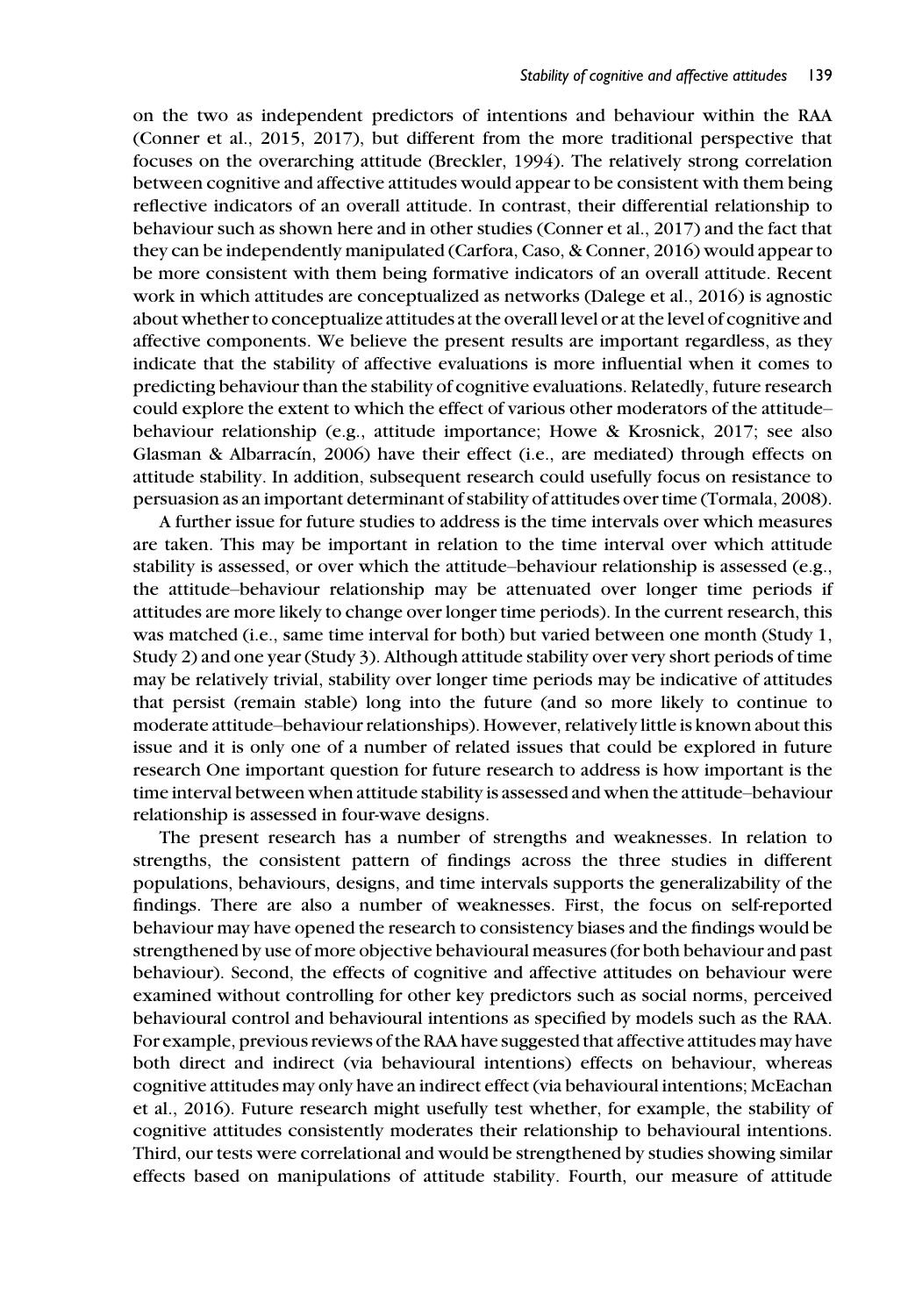stability, although consistent with the most commonly used measure, is not the only measure that could be used (e.g., based on within-person correlations).

Insight into what attitude (in)stability does to the translation of attitudes into behaviour is of increasing relevance in a society where opinions seem to change faster than ever. The present research demonstrates that the stability of cognitive and affective attitudes influences the impact of such attitudes on behaviour, that is, more stable cognitive and affective attitudes are stronger predictors of behaviour. When considered simultaneously, it was the affective attitude–behaviour relationship that was more consistently moderated by stability. These effects were consistent across different studies examining different behaviours in different populations using both between- and withinparticipants designs and examining these effects over two-, three-, and four-wave designs, and also controlling for past behaviour.

#### Conflicts of interest

All authors declare no conflict of interest.

#### Author contributions

Mark T. Conner (Conceptualization; Data curation; Formal analysis; Funding acquisition; Methodology; Writing – original draft; Writing – review & editing) Frenk van Harreveld (Formal analysis; Writing – original draft; Writing – review & editing) Paul Norman (Conceptualization; Writing – original draft; Writing – review & editing).

# Data availability statement

The data for each study are available online.

# **References**

- Abelson, R. P., Kinder, D. R., Peters, M. D., & Fiske, S. T. (1982). Affective and semantic components in political person perception. Journal of Personality and Social Psychology, 42, 619–630. <https://doi.org/10.1037/0022-3514.42.4.619>
- Aiken, L. S., & West, S. G. (1991). Multiple regression: Testing and interpreting interactions. Newbury Park, CA: Sage.
- Breckler, S. J. (1994). A comparison of numerical indices for measuring attitudinal ambivalence. Educational and Psychological Measurement, 54, 350–365. [https://doi.org/10.1177/](https://doi.org/10.1177/0013164494054002009) [0013164494054002009](https://doi.org/10.1177/0013164494054002009)
- Carfora, V., Caso, D., & Conner, M. (2016). Randomized controlled trial of "messaging intervention" to increase fruit and vegetable intake in adolescents: Affective versus instrumental messages. British Journal of Health Psychology, 21, 937–955.<https://doi.org/10.1111/bjhp.12208>
- Chaiken, S., & Baldwin, M. W. (1981). Affective-cognitive consistency and the effect of salient behavioral information on the self-perception of attitudes. Journal of Personality Social Psychology, 41, 1–12.<https://doi.org/10.1037/0022-3514.41.1.1>
- Chaiken, S., Pomerantz, E. M., & Giner-Sorolla, R. (1995). Structural consistency and attitude strength. In R. E. Petty & J. A. Krosnick (Eds.), Attitude strength: Antecedents and consequences (pp. 387–412). Mahwah, NJ: Lawrence Erlbaum Associates.
- Conner, M. (2020, February). Experiential and instrumental attitudes and health behaviors. Paper presented at the meeting of Social and Personality Health Network, New Orleans, LO.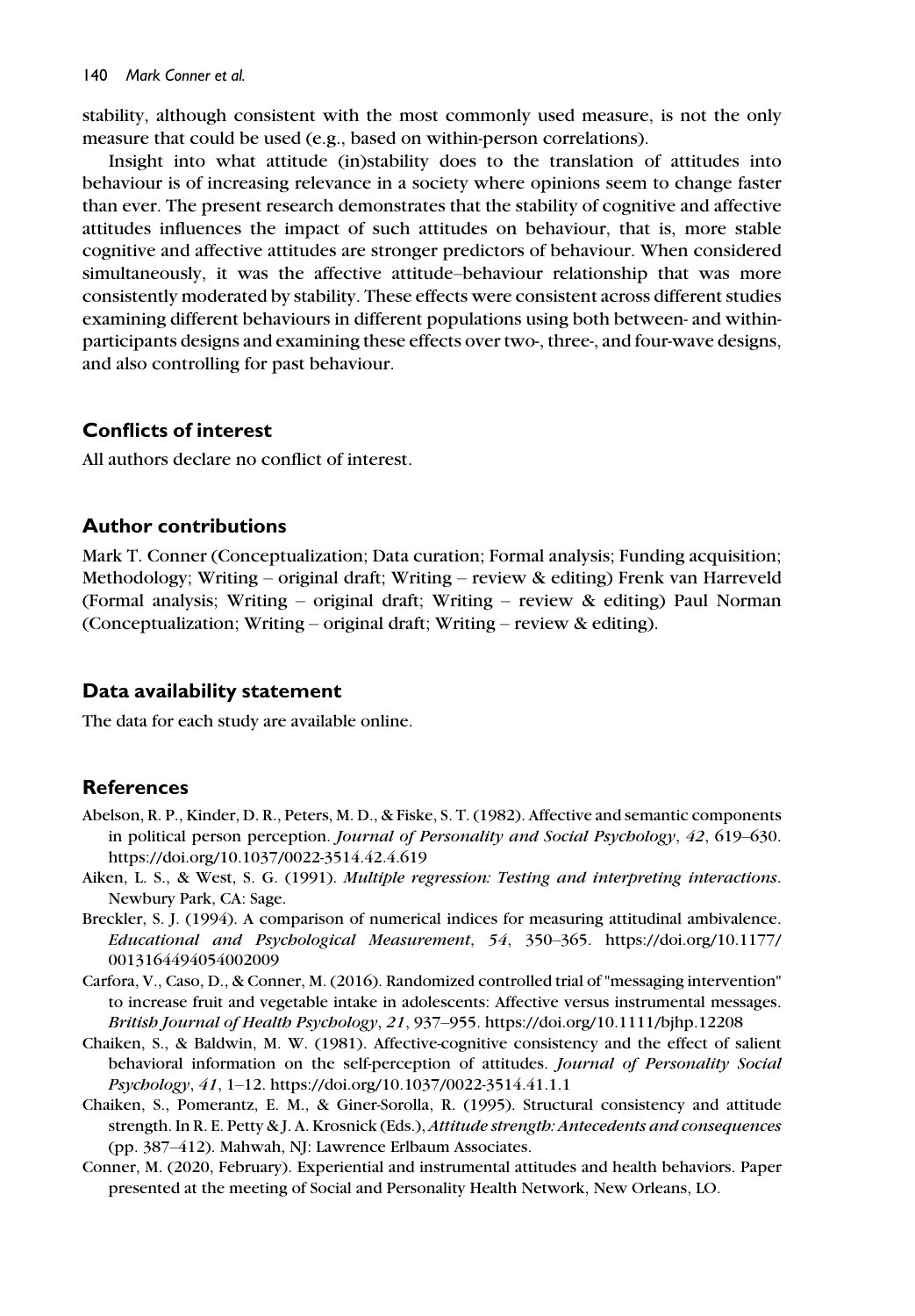- Conner, M., Grogan, S., West, R., Simms-Ellis, R., Scholtens, K., Sykes-Muskett, B., ... Siddiqi, K. (2019). Effectiveness and cost-effectiveness of repeated implementation intention formation plus anti-smoking messages on adolescent smoking initiation: A cluster randomized controlled trial. Journal of Consulting and Clinical Psychology, 87, 422–432. [https://doi.org/10.1037/](https://doi.org/10.1037/ccp0000387) [ccp0000387](https://doi.org/10.1037/ccp0000387)
- Conner, M., McEachan, R., Lawton, J., & Gardner, P. (2017). Applying the reasoned action approach to understanding health protection and health risk behaviors. Social Science and Medicine, 195, 140–148.<https://doi.org/10.1016/j.socscimed.2017.10.022>
- Conner, M., McEachan, R., Taylor, N., O'Hara, J., & Lawton, J. (2015). Role of affective attitudes and anticipated affective reactions in predicting health behaviors. Health Psychology, 34, 642–652. <https://doi.org/10.1037/hea0000143>
- Conner, M., & Norman, P. (2021). Predicting long-term healthy eating behaviour: Understanding the role of cognitive and affective attitudes. Psychology & Health, [https://doi.org/10.1080/](https://doi.org/10.1080/08870446.2020.1832675) [08870446.2020.1832675](https://doi.org/10.1080/08870446.2020.1832675)
- Conner, M., Norman, P., & Bell, R. (2002). The theory of planned behavior and healthy eating. Health Psychology, 21, 194–201.<https://doi.org/10.1037/0278-6133.21.2.194>
- Conner, M., Wilding, S., van Harreveld, F., & Dalege, J. (2020). Cognitive-affective inconsistency and ambivalence: Impact on the overall attitude-behavior relationship. Personality and Social Psychology Bulletin, 47(4), 673–687.<https://doi.org/10.1177/0146167220945900>
- Converse, P. E. (1995). Foreword. In R. E. Petty & J. A. Krosnick (Eds.), Attitude strength: Antecedents and consequences (pp. xi–xvii). Mahwah, NJ: Erlbaum.
- Cooke, R., & Sheeran, P. (2004). Moderation of cognition-intention and cognition-behaviour relations: A meta-analysis of properties of variables from the theory of planned behaviour. British Journal of Social Psychology, 43, 159–186.<https://doi.org/10.1348/0144666041501688>
- Crites, S. L., Fabrigar, L. R., & Petty, R. E. (1994). Measuring the affective and cognitive properties of attitudes: Conceptual and methodological issues. Personality and Social Psychology Bulletin, 20, 619–634.<https://doi.org/10.1177/0146167294206001>
- Dalege, J., Borsboom, D., van Harreveld, F., van den Berg, H., Conner, M., & van der Maas, H. L. J. (2016). Toward a formalized account of attitudes: The Causal Attitude Network (CAN) model. Psychological Review, 123, 2–22.<https://doi.org/10.1037/a0039802>
- Davidson, A. R., & Jaccard, J. J. (1979). Variables that moderate the attitude-behavior relation: Results of a longitudinal survey. Journal of Personality and Social Psychology, 37, 1364–1376. [https://](https://doi.org/10.1037/0022-3514.37.8.1364) [doi.org/10.1037/0022-3514.37.8.1364](https://doi.org/10.1037/0022-3514.37.8.1364)
- Fabrigar, L. R., MacDonald, T. K., & Wegener, D. T. (2005). The structure of attitudes. In D. Albarracin, B. T. Johnson, & M. P. Zanna (Eds.), The handbook of attitudes (pp. 79–124). London, UK: Routledge.
- Fishbein, M., & Ajzen, I. (2010). Predicting and changing behavior: The reasoned action approach. New York, NY: Psychology Press.
- Glasman, L. R., & Albarracín, D. (2006). Forming attitudes that predict future behavior: A metaanalysis of the attitude-behavior relation. Psychological Bulletin, 132, 778–822. [https://doi.org/](https://doi.org/10.1037/0033-2909.132.5.778) [10.1037/0033-2909.132.5.778](https://doi.org/10.1037/0033-2909.132.5.778)
- Howe, L. C., & Krosnick, J. A. (2017). Attitude strength. Annual Review of Psychology, 68, 327–351. <https://doi.org/10.1146/annurev-psych-122414-033600>
- Inauen, J., Shrout, P. E., Bolger, N., Stadler, G., & Scholz, U. (2016). Mind the gap? An intensive longitudinal study of between-person and within-person intention-behavior relations. Annals of Behavioral Medicine, 50, 516–522.<https://doi.org/10.1007/s12160-016-9776-x>
- Krosnick, J. A., & Petty, R. E. (1995). Attitude strength an overview. In R. E. Petty & J. A. Krosnick (Eds.), Attitude strength: Antecedents and consequences (pp. 1–24). Mahwah, NJ: Erlbaum.
- McEachan, R., Taylor, N., Harrison, R., Lawton, R., Gardner, P., & Conner, M. (2016). Meta-analysis of the Reasoned Action Approach (RAA) to understanding health behaviors. Annals of Behavioral Medicine, 50, 592–612.<https://doi.org/10.1007/s12160-016-9798-4>